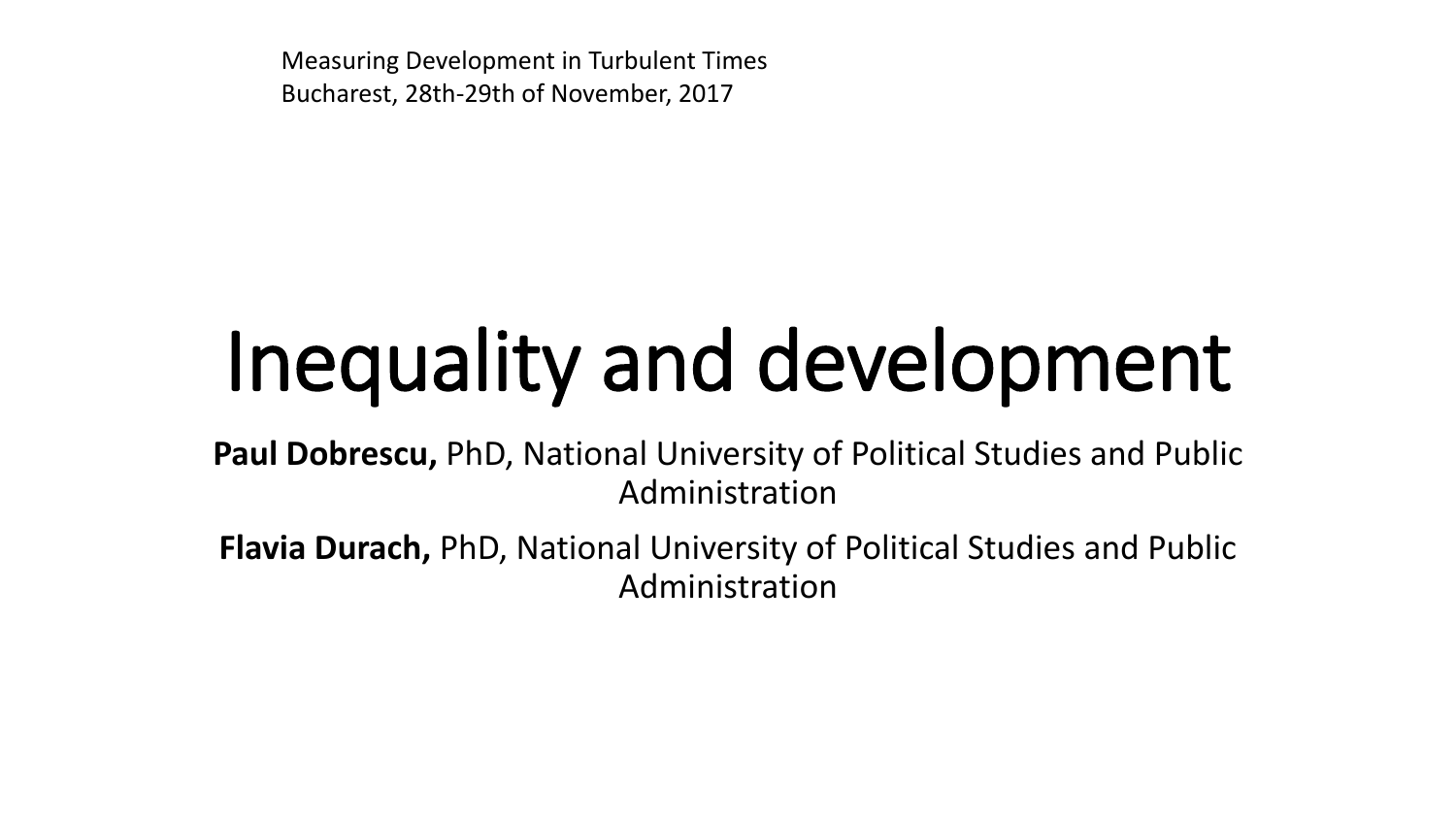### Overview

- 1. Economic inequality in the post-crisis period
- 2. Inequality whithin the nations
- 3. Economic inequality: Piketty and beyond
- 4. Inequality in Romania- an issue with many faces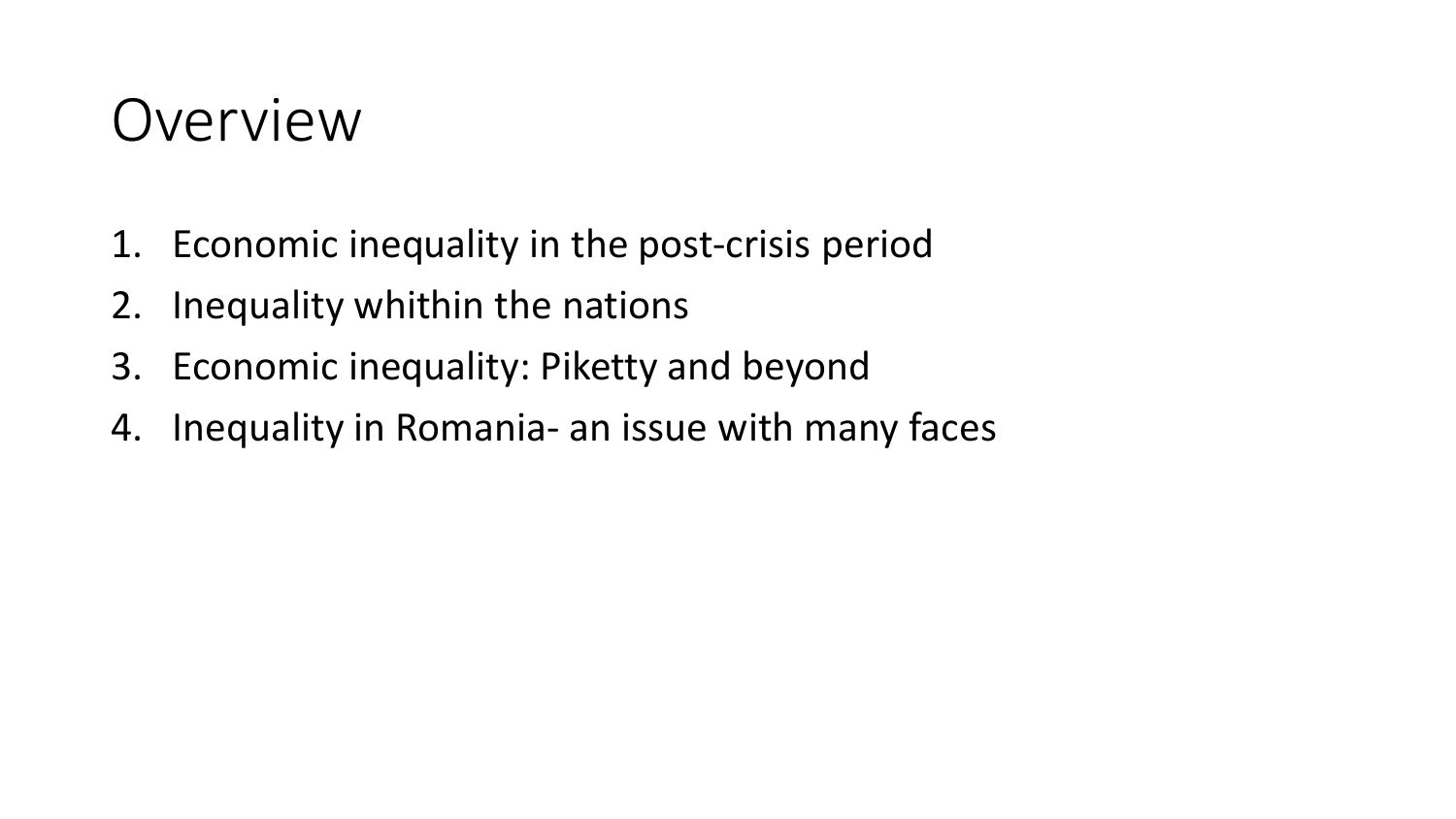## 1. Economic inequality in the post-crisis period

- Starting with the 1980's, inequality started to rise in the developed world, thus contradicting the "classic" theories in the field that economic growth will eventually lead to more fairness in society
	- E.g. USA: the bottom 90% owns about as much as the top 0.1% (Saez & Zucman, 2016, 23)

*"Economies are more successful when we close the gap between rich and poor and growth is broadly based. A world in which 1% of humanity controls as much wealth as the other 99% will never be stable."-* Barack Obama, 44th President of the USA for The Economist, October 8th,2016

*"Inequality can no longer be treated as an afterthought. […] There doesn't have to be a trade-off between growth and equality."* - Angel Gurría, the Secretary-General of OECD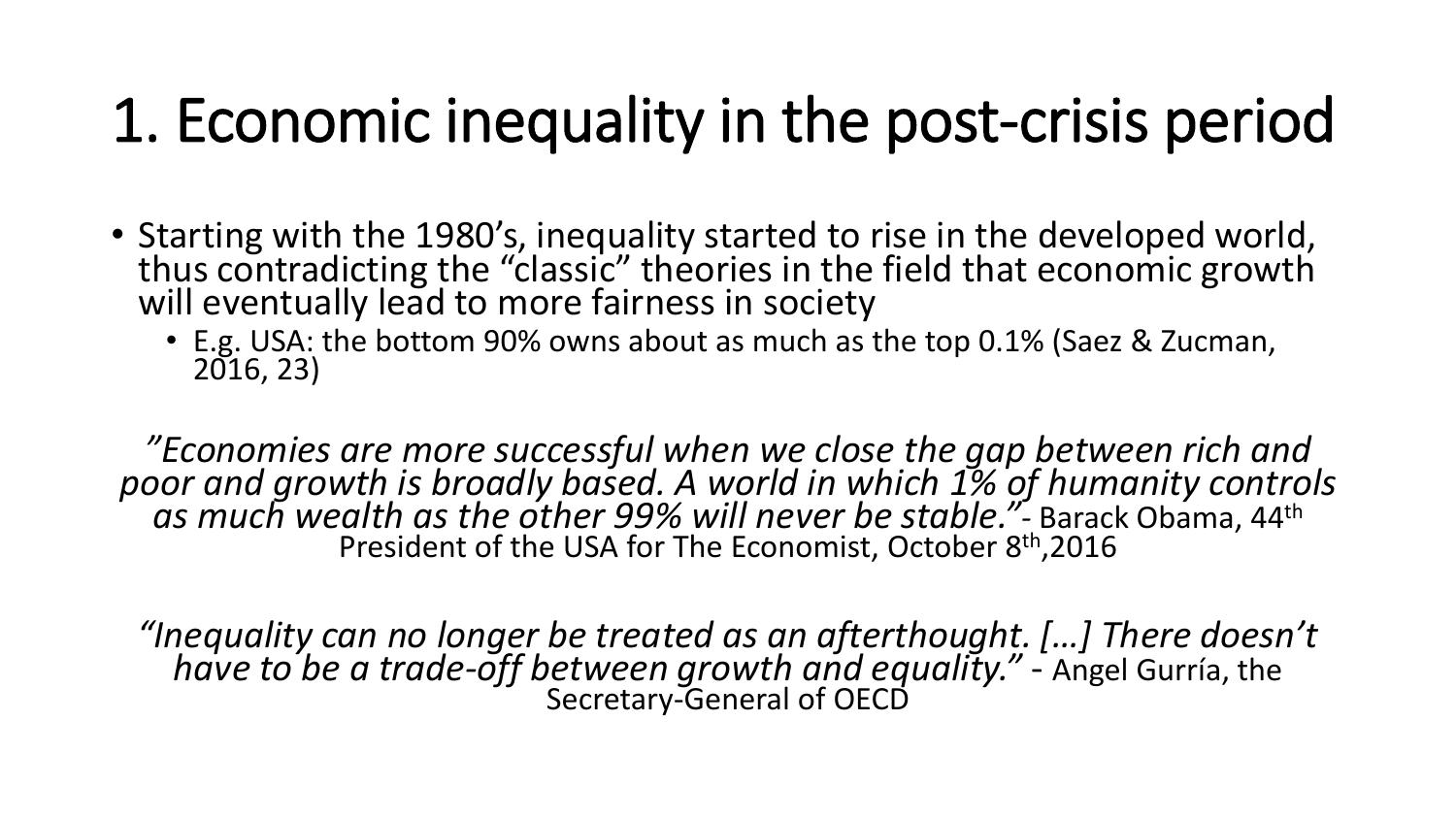# 2. Inequality within nations

Inequality within nations

• Kuznets hypothesis (Kuznets, 1955): income inequality and economic growth find themselves in an inverted U-curbe relation,

meaning that

when a country becomes advanced in its capitalist development, inequality will automatically decrease

 $\rightarrow$ his predictions- contradicted by scholars and economic evolutions after the year 2000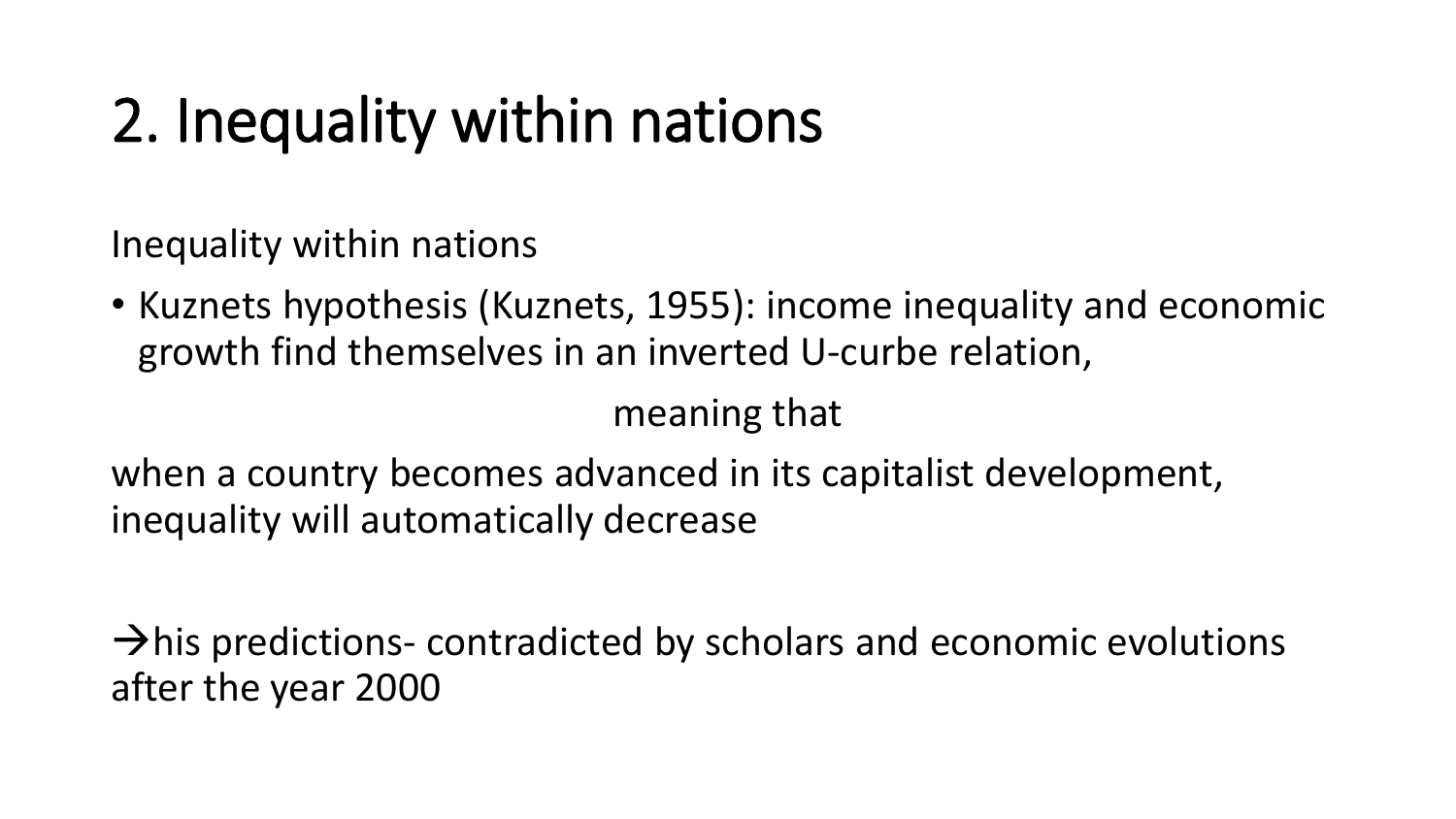## 3. Economic inequality: Piketty and beyond

- Prominent scholars have been preoccupied with the forces of divergence in income *("The richer one is, the richer he gets"* – Piketty, 2014, 582)
	- •**James Meade-** Efficiency, Equality, and the Ownership of Property (1964) - a study of the extreme inequalities in the ownership of property + economic, demographic and social factors + remedies
	- •**Atkinson & Harrison**  Distribution of Personal Wealth in Britain (1978)- examination of evidence concerning the extent of and trends in the concentration of wealth
	- •**Thomas Piketty** Capital in the Twenty-First Century (2014)
	- •**Branko Milanovic** Global Inequality (2016) preoccupation with inequality between nations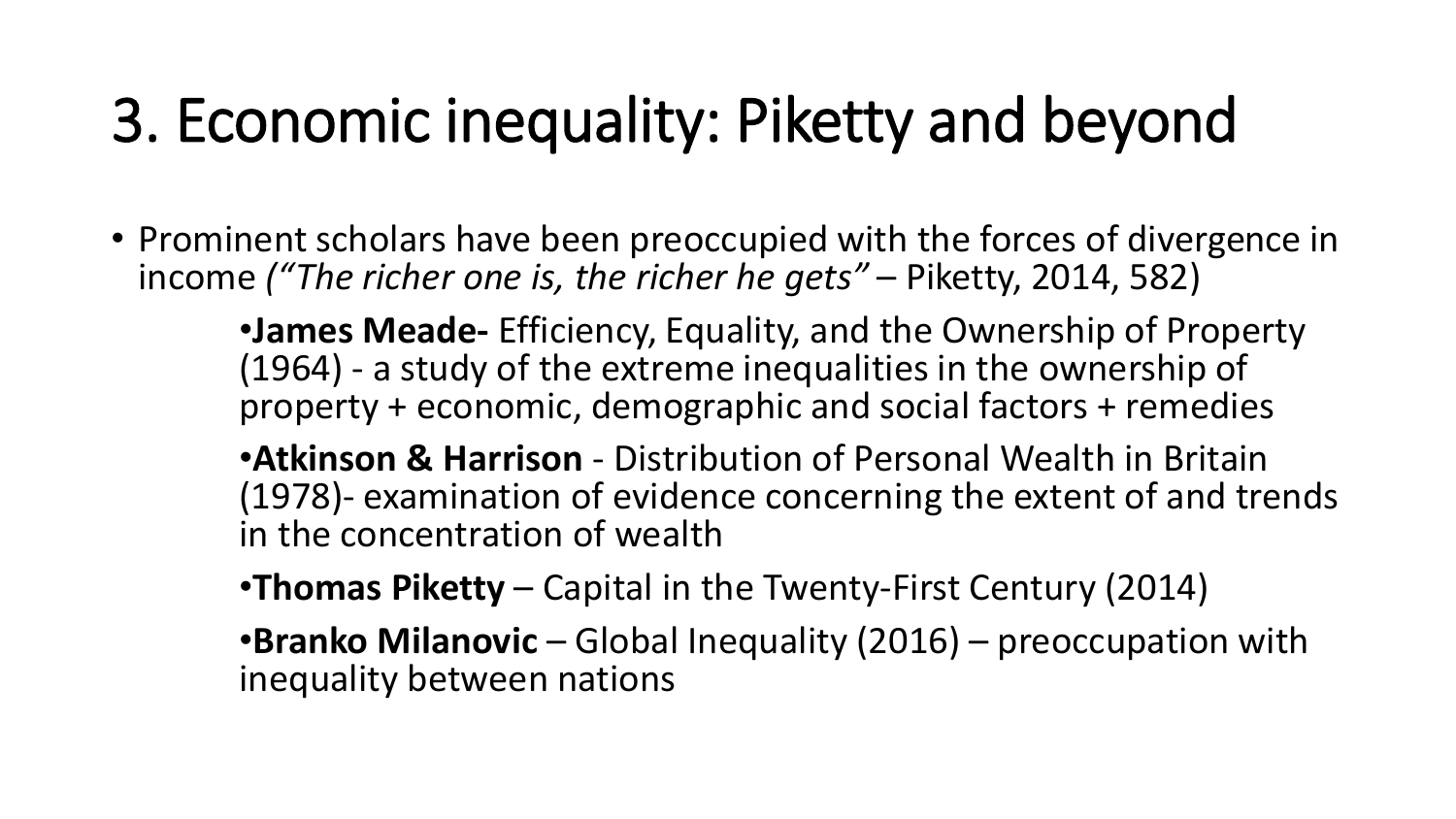# T. Piketty, "Capital in the Twenty-First Century" (2014)

- evolution of income and wealth dating back to the eighteenth century, mainly in France, USA, and Great Britain
- As long as the rate of return exceeds the rate of growth, it tends to accumulate faster, to make inherited wealth more relevant, and to exacerbate inequalities. The income and wealth of the rich will grow faster than the typical income from work
- A society with a high wealth-to annual-income ratio will be a society with an extremely unequal distribution of wealth.
- **As we are currently witnessing a period of reduced growth (in economic and demographic terms), capital gains significant momentum in the detriment of labour**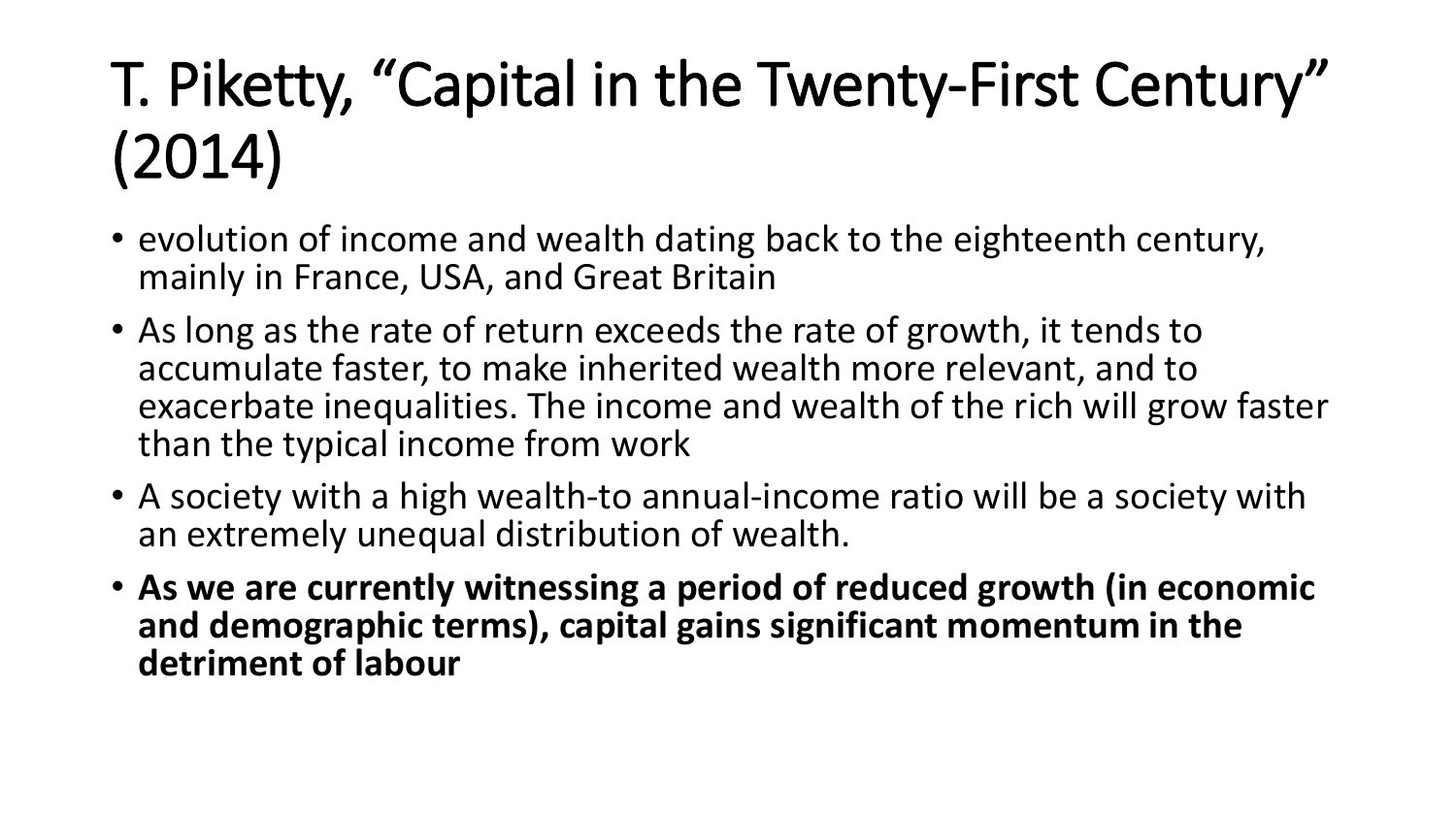### "After Piketty. The agenda for economics and inequality" (2017)

• Capital in the Twenty-First Century amounts to

*"*a unified field theory of inequality, one that integrates economic growth, the distribution of income between capital and labor, and the distribution of wealth and income among individuals into a single frame"- Paul Krugman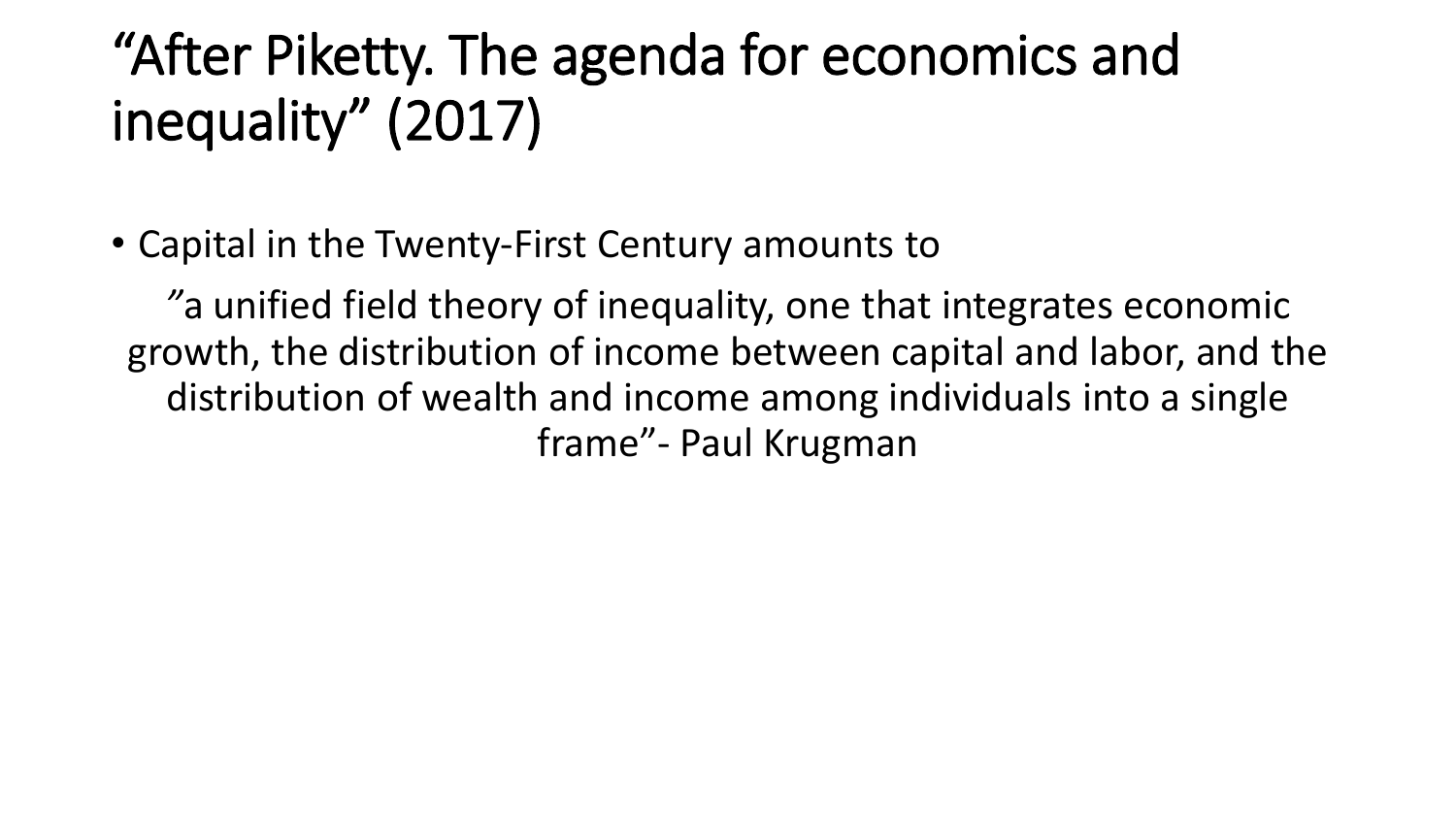# Global inequality- B. Milanovic (2016)

- Globalization did not put inequality to rest
- Main source of divergence: **winners** versus **losers of globalisation**
- 1988 2008 real income gains
	- greatest among people around the 50th percentile of the global income distribution (most of them coming from emerging Asian economies), and **among the richest 1%.**
	- lowest gains were recorded for the 80th percentile globally, meaning the lower middle class of the rich world
- Global inequality = the result of differences in development between states, which in turn are determined by domestic inequalities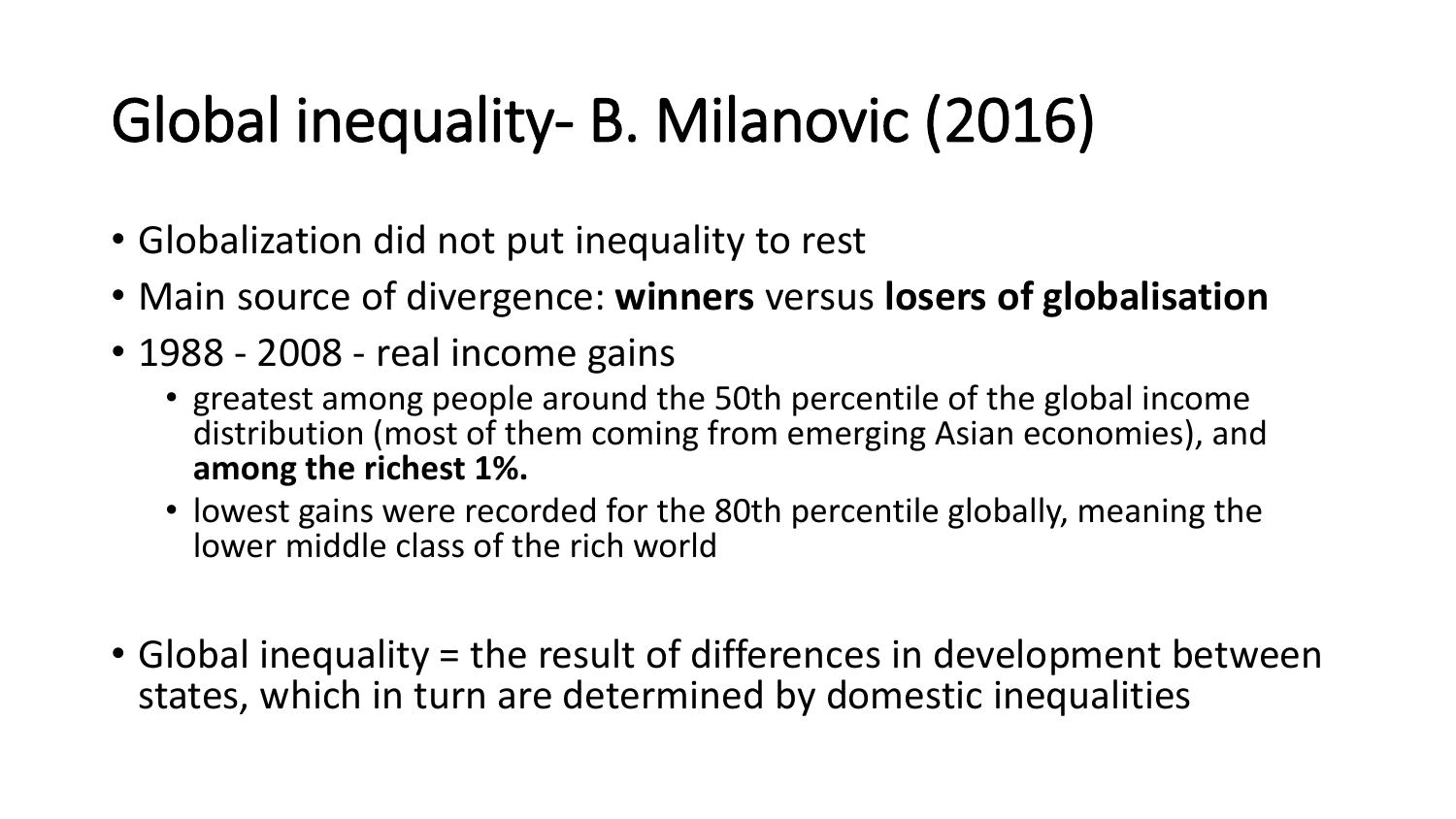# Inequality in Romania- an issue with many faces

• Method:

Secondary data analysis, using data from various sources: Eurostat, National Institute of Statistics in Romania, the State of the Nation data aggregator

- Time frame: 1990-present (dependable on the data availability)
- Comparative approach (wherever possible) Romania compared to peer group (Poland, Hungary, Bulgaria) and to EU average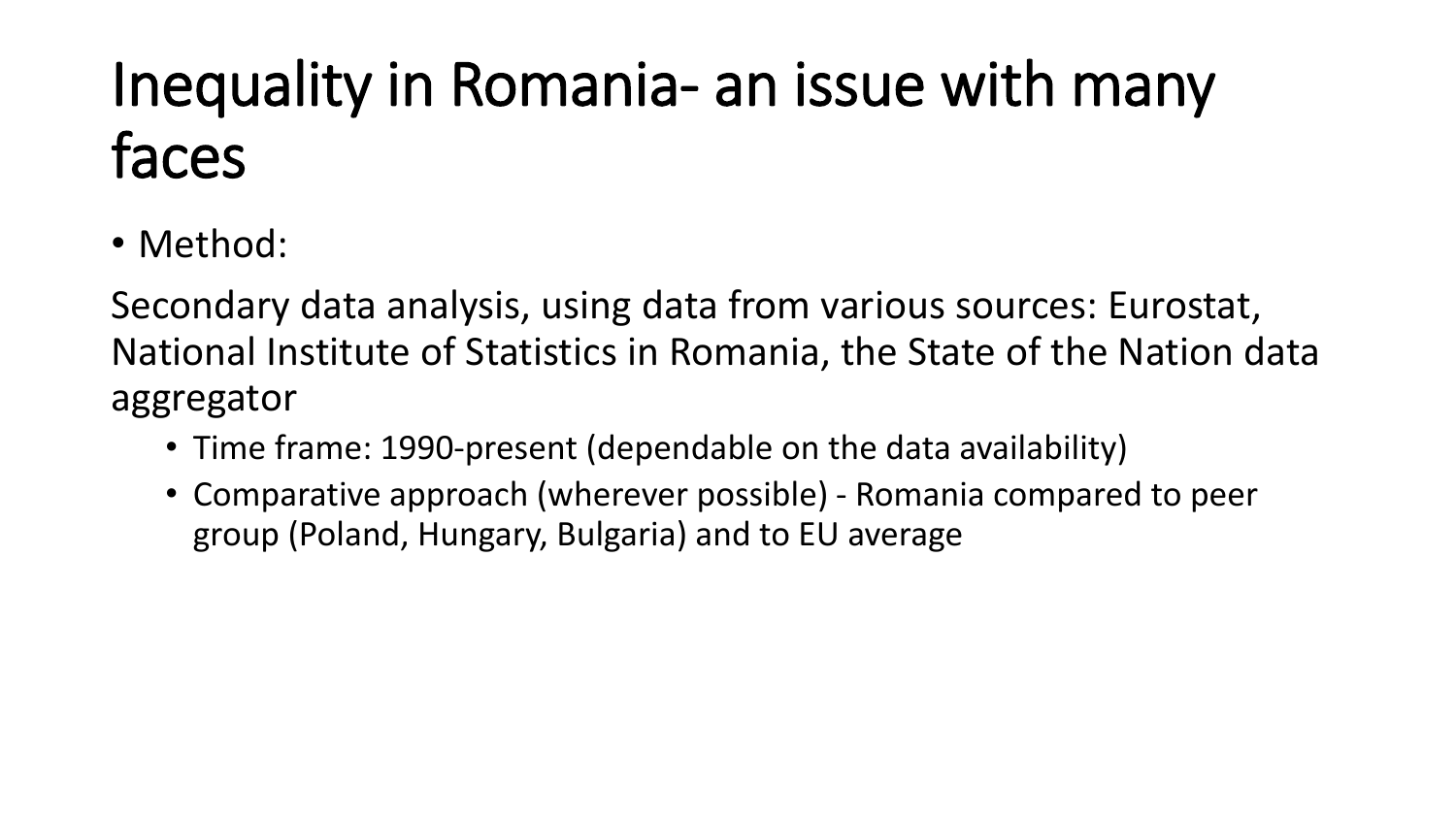### Inequalities in economic development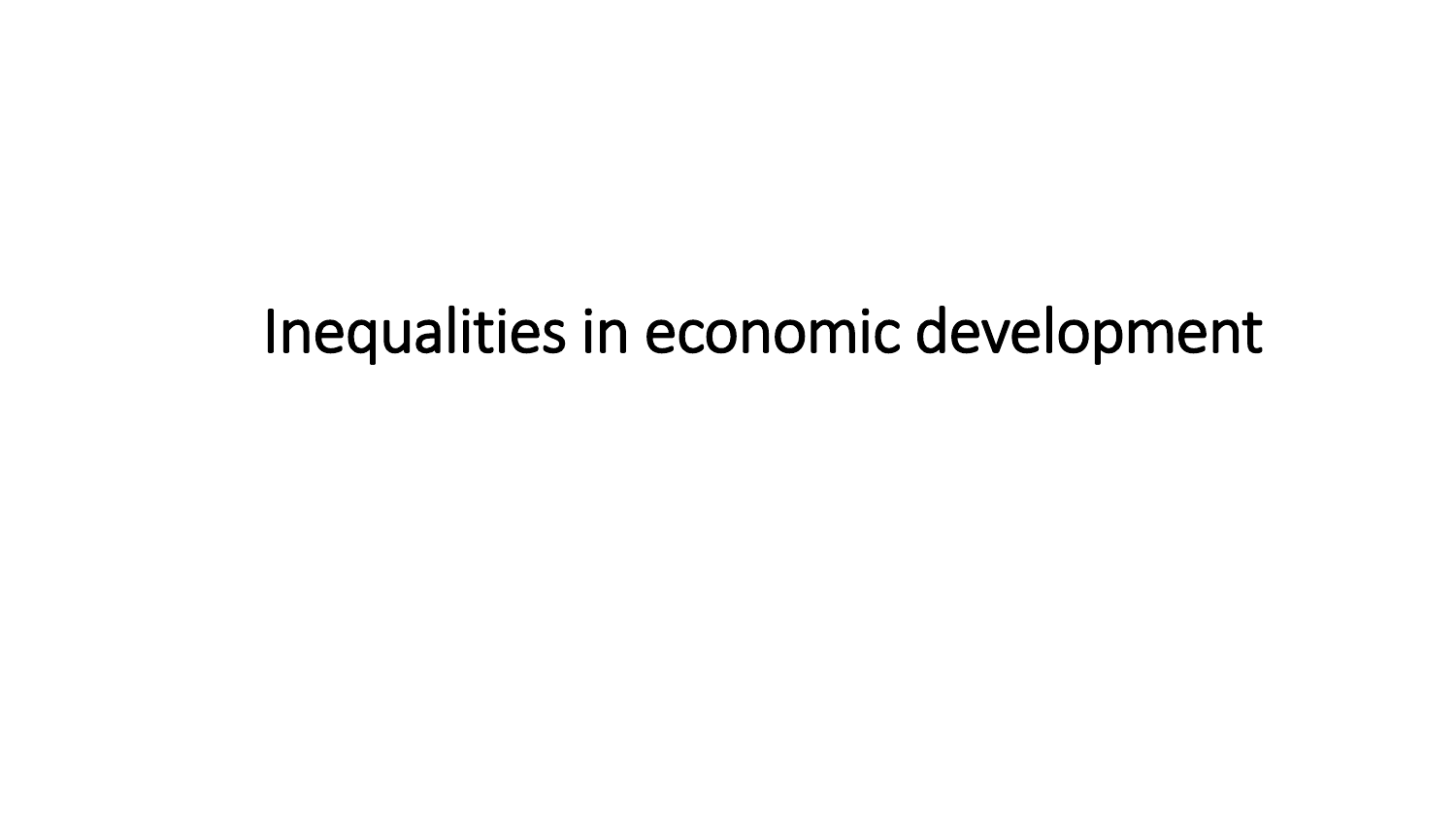#### **GDP/capita in PPS**

- 1995 2006 the cleavage between Romania and the EU grew constantly
- After 2006, the difference remained altmost unchanged  $\rightarrow$  EU membership failed in stimulating economic development for our country
- Furthermore, in our peer group, we are second-to last to Bulgaria



Source: Eurostat, real expenditure per capita in PPS\_EU28 (prc\_ppp\_ind) Data availability: 1995-2016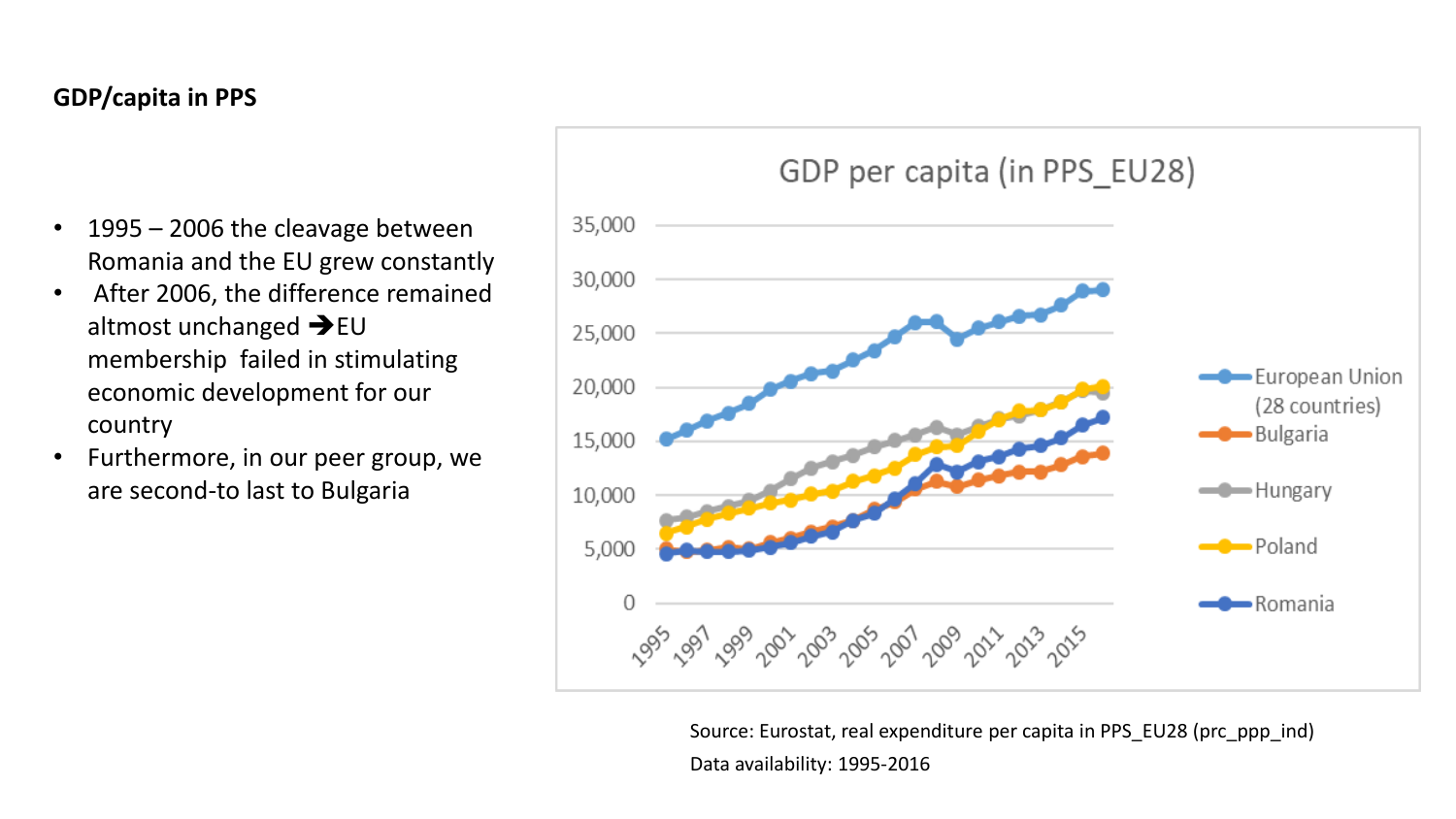### GDP/capita in PPS

In the last ten years, little has been done to reduce the discrepancies between Romania and EU average/the Euro zone

2016: Romania's GDP/capita in PPS is

- 59% of EU28 average GDP/capita
- 56% of Eurozone average /capita

Aggravating fact: Romania's population decreased during this time, due to migration and low birth rate

#### Trend: GDP/capita in PPS- EU average, Euro zone & Romania



Source: Eurostat, real expenditure per capita in PPS\_EU28 (prc\_ppp\_ind) Data availability: 1995-2016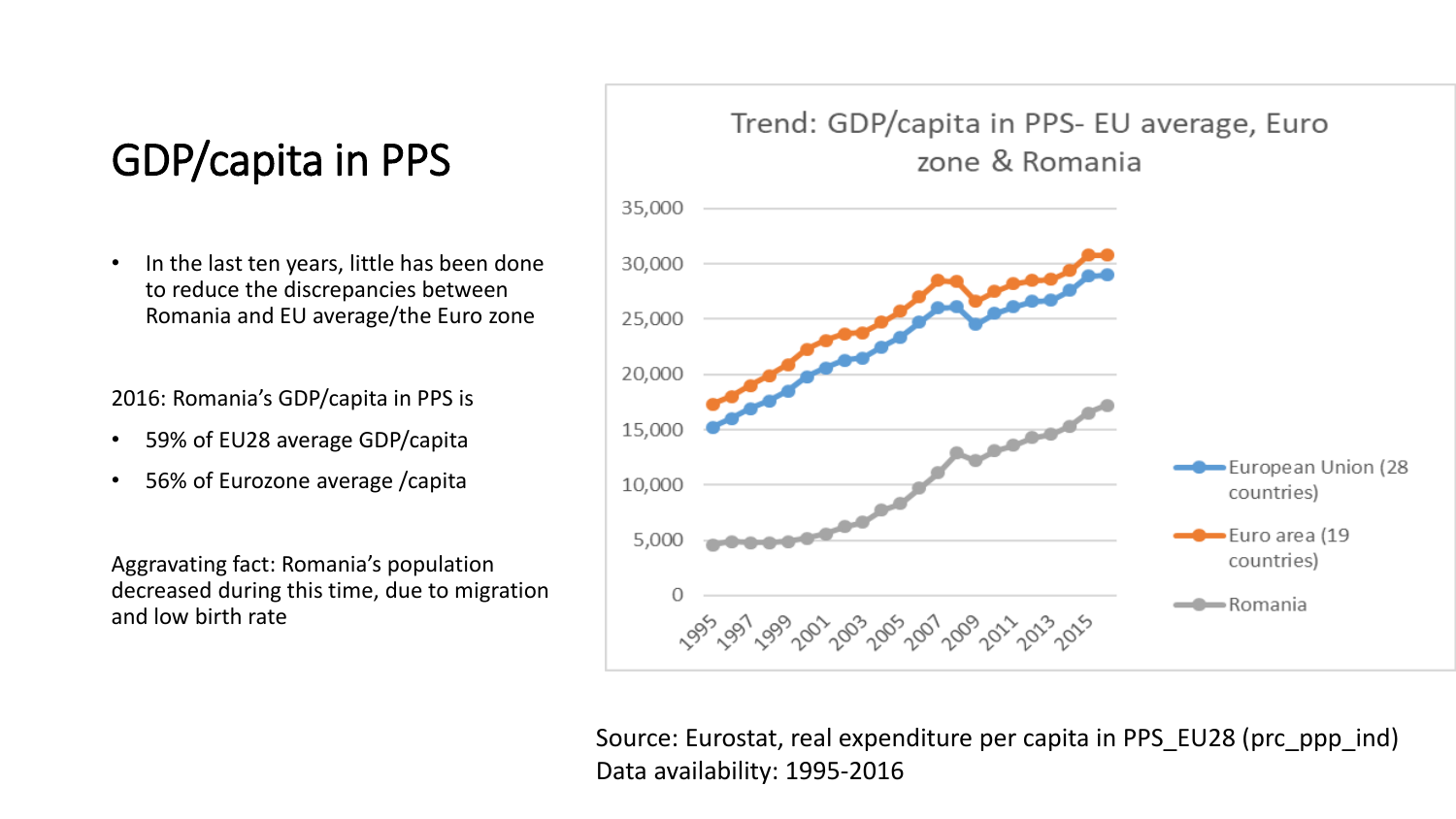### Regional inequalities in GDP (NUTS2- Romania)

- Striking regional differences within Romania
- Uneven development
- Since 1995, the difference between Romania's wealthiest and poorest region increased constantly
- 1995-2014: The gap size increased 280 times
- 2014: The GDP of South-West Oltenia was 3.8 times lower than the GDP of Bucharest-Ilfov
- The economic dependency of the Bucharest-Ilfov region grew over time



Source: National Institute of Statistics in Romania, Regional gross domestic product (RGDP) - current prices, calculated according CANE Rev.1 (1995-2008) & Regional gross domestic product (RGDP) - current prices, calculated according CANE Rev.2 - ESA 2010 (2000-2014)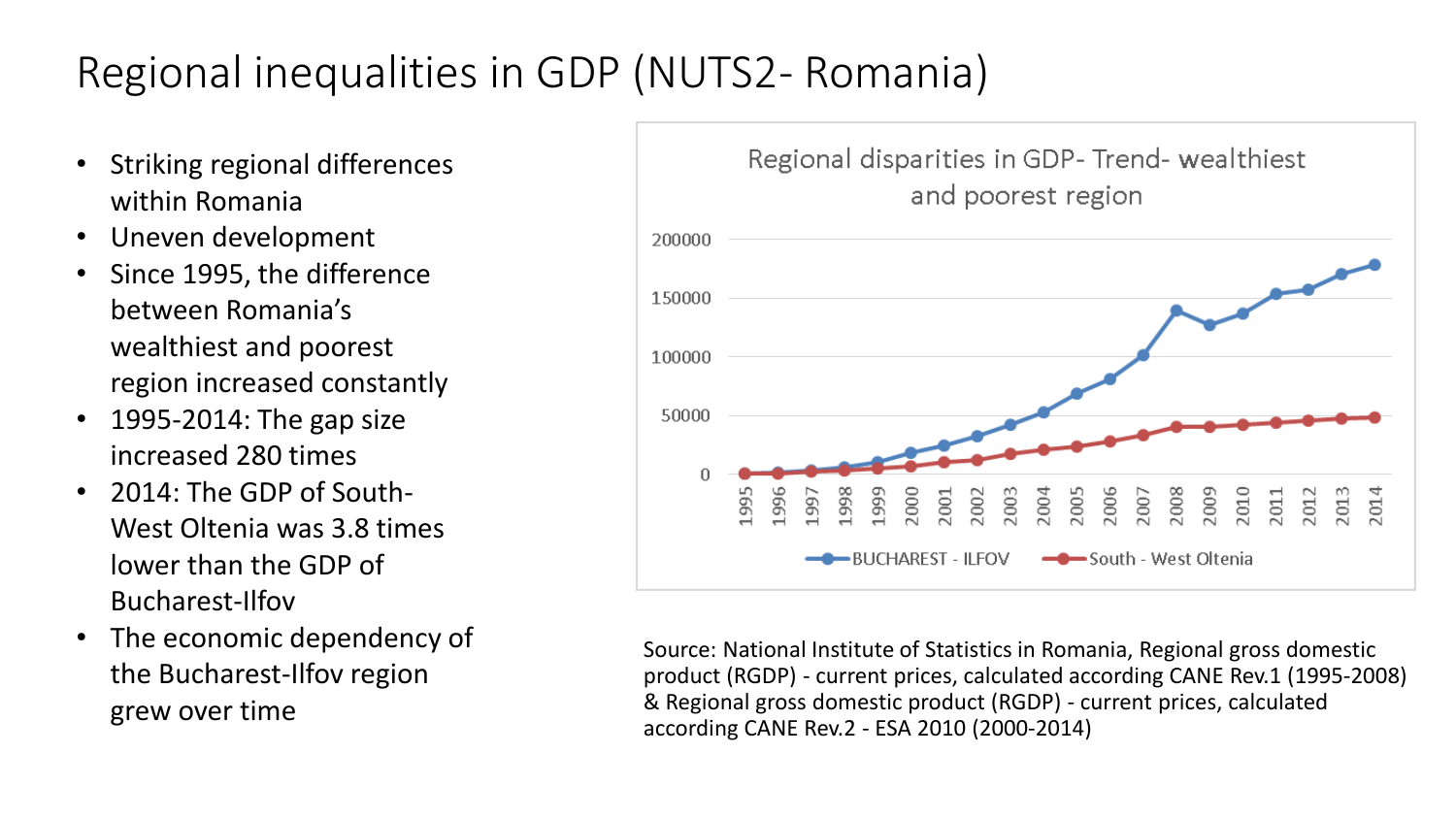## Regional inequalities in GDP (NUTS2- Romania)



Source: INS (Regional gross domestic product (RGDP) - current prices, calculated according CANE Rev.2 - ESA 2010, authors's calculations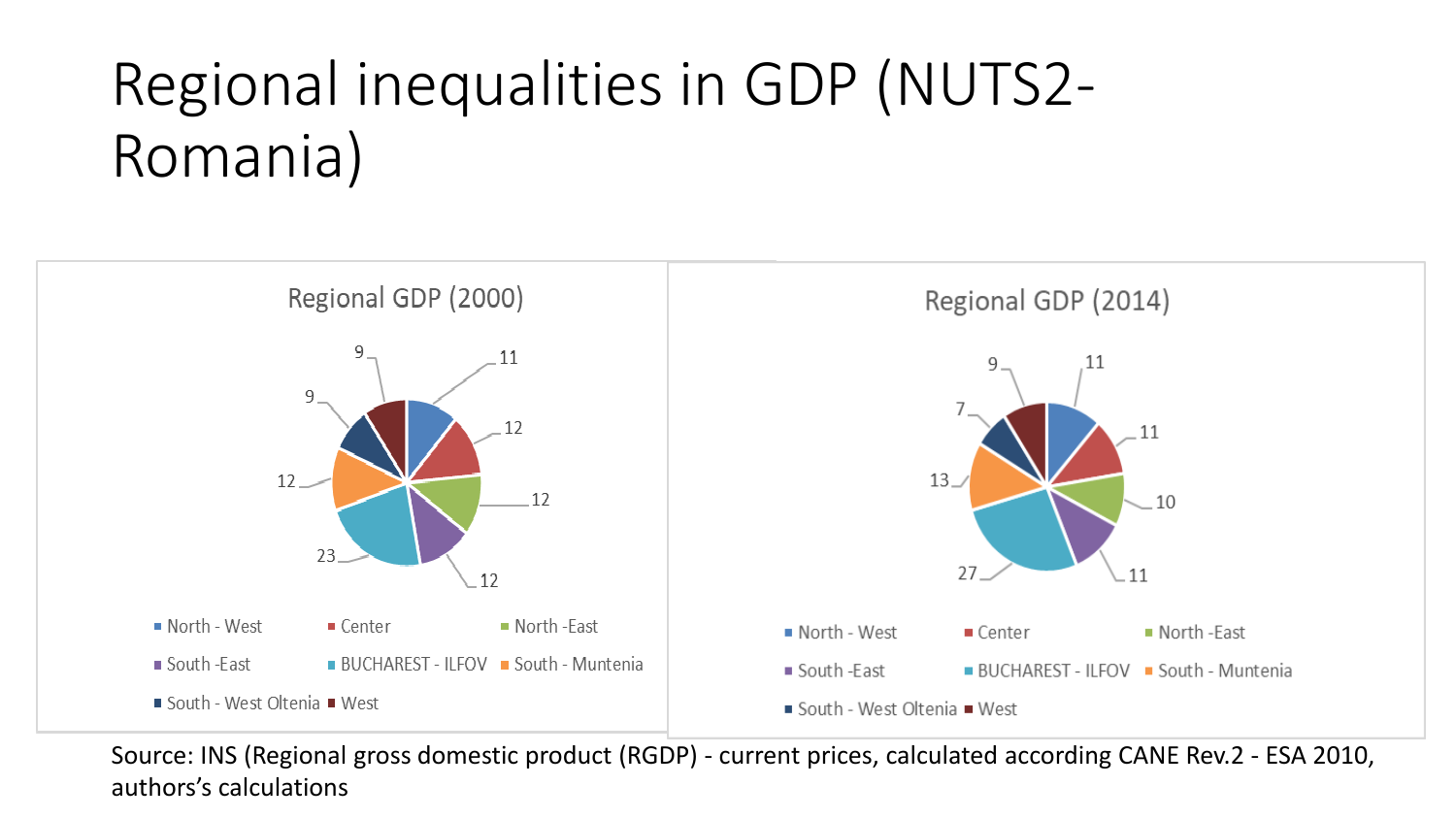### Distribution issues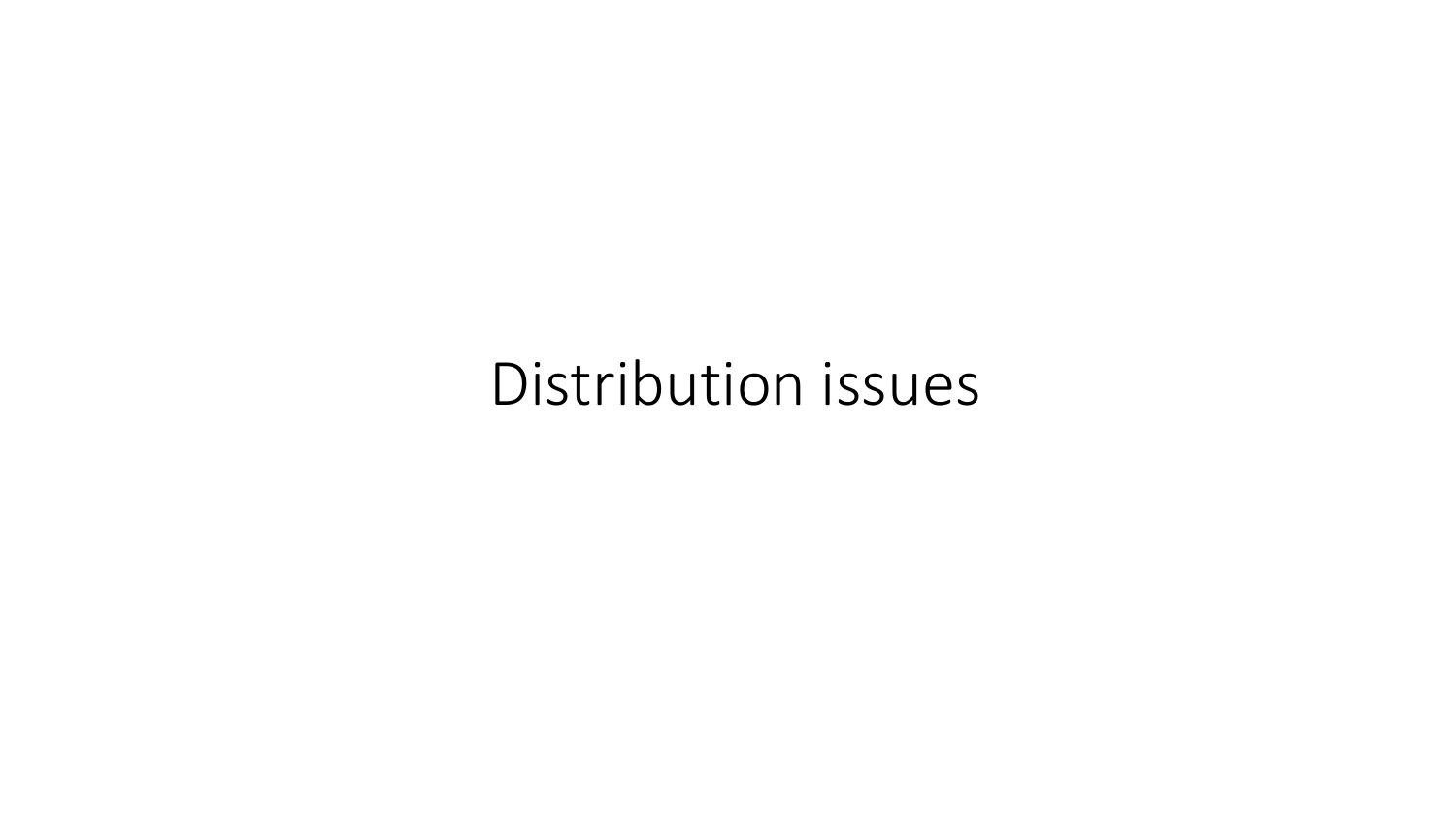### Labour share versus capital share in the national income

#### **Labour share in the net national income**

|      | USA   | Germany | France | UK    | Romania |
|------|-------|---------|--------|-------|---------|
| 2000 | 66%   | 64%     | 58%    | 60%   | 50%     |
| 2001 | 66%   | 64%     | 59%    | 61%   | 52%     |
| 2002 | 65%   | 63%     | 60%    | 60%   | 51%     |
| 2003 | 65%   | 63%     | 60%    | 59%   | 48%     |
| 2004 | 64%   | 61%     | 59%    | 59%   | 48%     |
| 2005 | 63%   | 59%     | 60%    | 58%   | 49%     |
| 2006 | 63%   | 57%     | 59%    | 60%   | 48%     |
| 2007 | 64%   | 56%     | 59%    | 60%   | 46%     |
| 2008 | 65%   | 58%     | 60%    | 60%   | 48%     |
| 2009 | 64%   | 60%     | 62%    | 62%   | 47%     |
| 2010 | 63%   | 59%     | 62%    | 60%   | 44%     |
| 2011 | 62%   | 58%     | 61%    | 58%   | 41%     |
| 2012 | 61%   | 60%     | 62%    | 59%   | 41%     |
| 2013 | 61%   | 60%     | 63%    | 60%   | 40%     |
| 2014 | 61,8% | 60,1%   | 62,5%  | 59,7% | 39,7%   |

- Ideally, the ratio should be of 60-65% of the national income in favour of labour and 35-40% in favour of capital
- In developed countries, capital has a 40% share of national income, whereas labour has a 60% share
- In Romania, the ratio is reversed
- declining labour shares means that improvements in macroeconomic performance may not translate into commensurate improvements in personal incomes of households (Atkinson 2009)
- trends in labour shares negatively affect the main macroeconomic aggregates, namely household consumption, private sector investment, net exports and government consumption

Source: "Economic growth, Romania's development, and poverty reduction", by Florin Georgescu, First Deputy Governor, National Bank of Romania

Lecture held at University ""Valahia", Târgovişte, 2<sup>nd</sup> of June 2017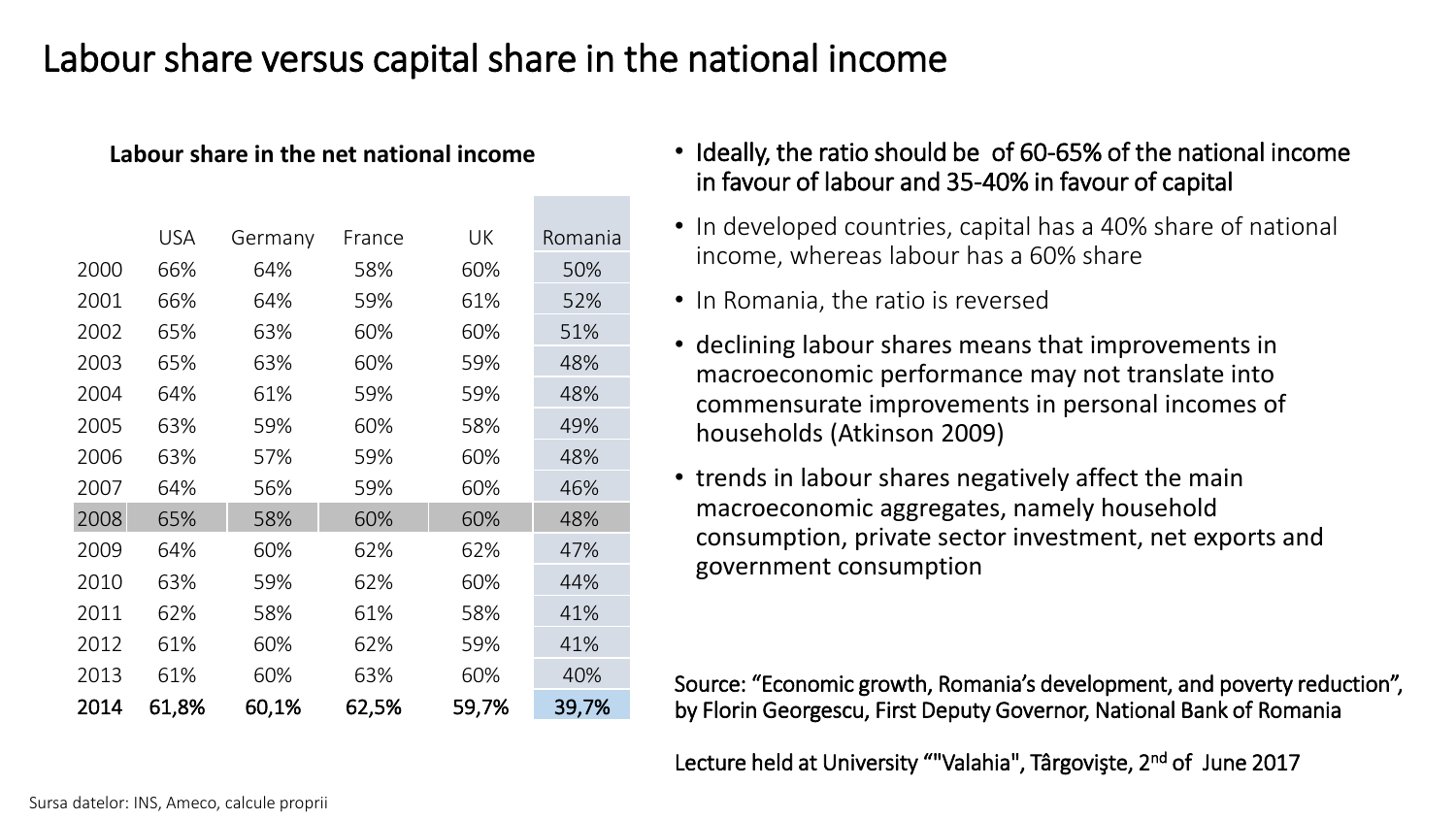

### \*Authors' visual representation.

Source of data: "Economic growth, Romania's development, and poverty reduction", by Florin Georgescu, First Deputy Governor, National Bank of Romania

Lecture held at University ""Valahia", Târgovişte, 2<sup>nd</sup> of June 2017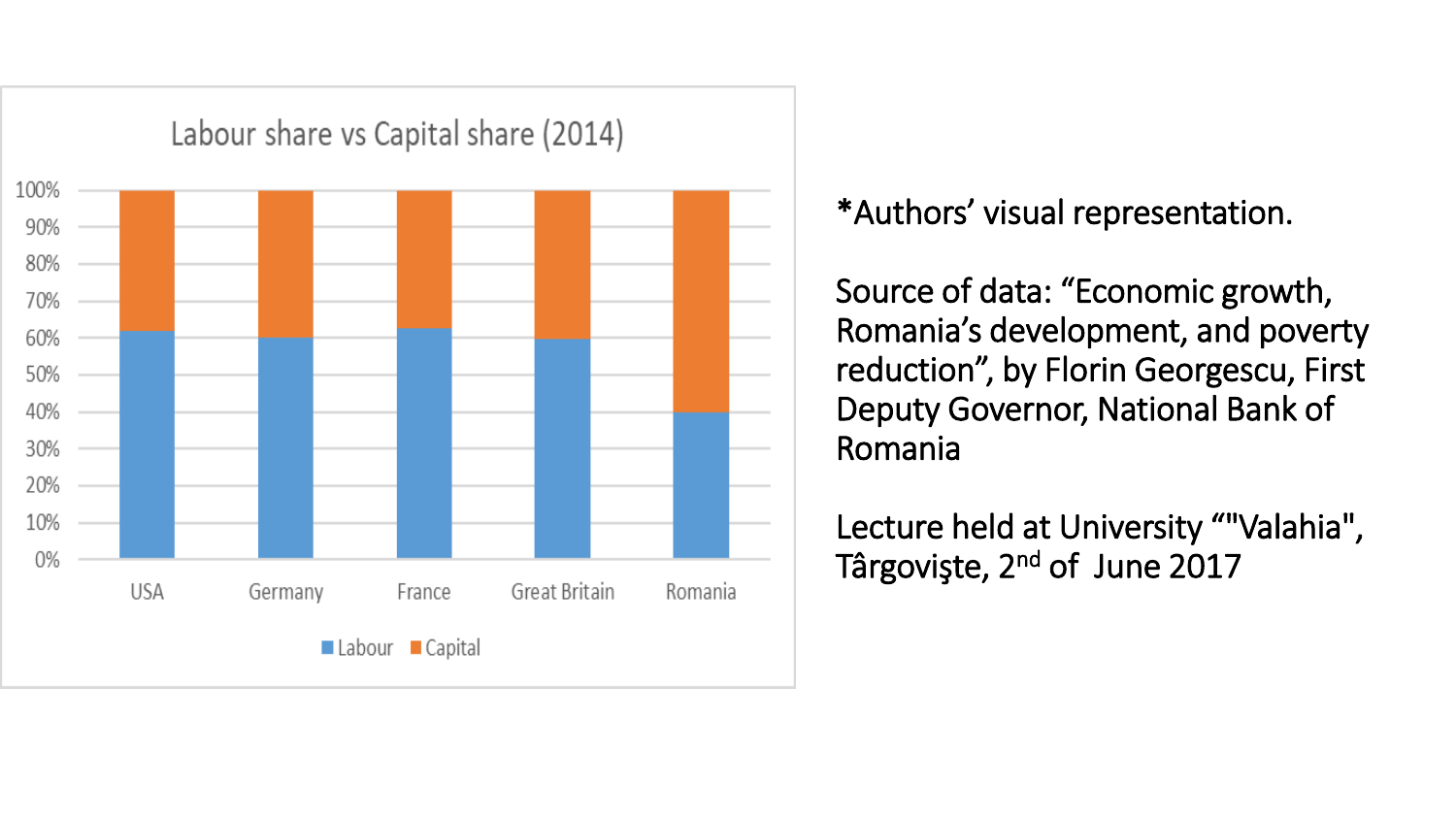In developed societies, labour takes over 50% of the national income, in the detriment of capital



Adjusted wage share: total economy: as percentage of GDP at current prices (Compensation per employee as percentage of GDP at market prices per person employed) Source: AMECO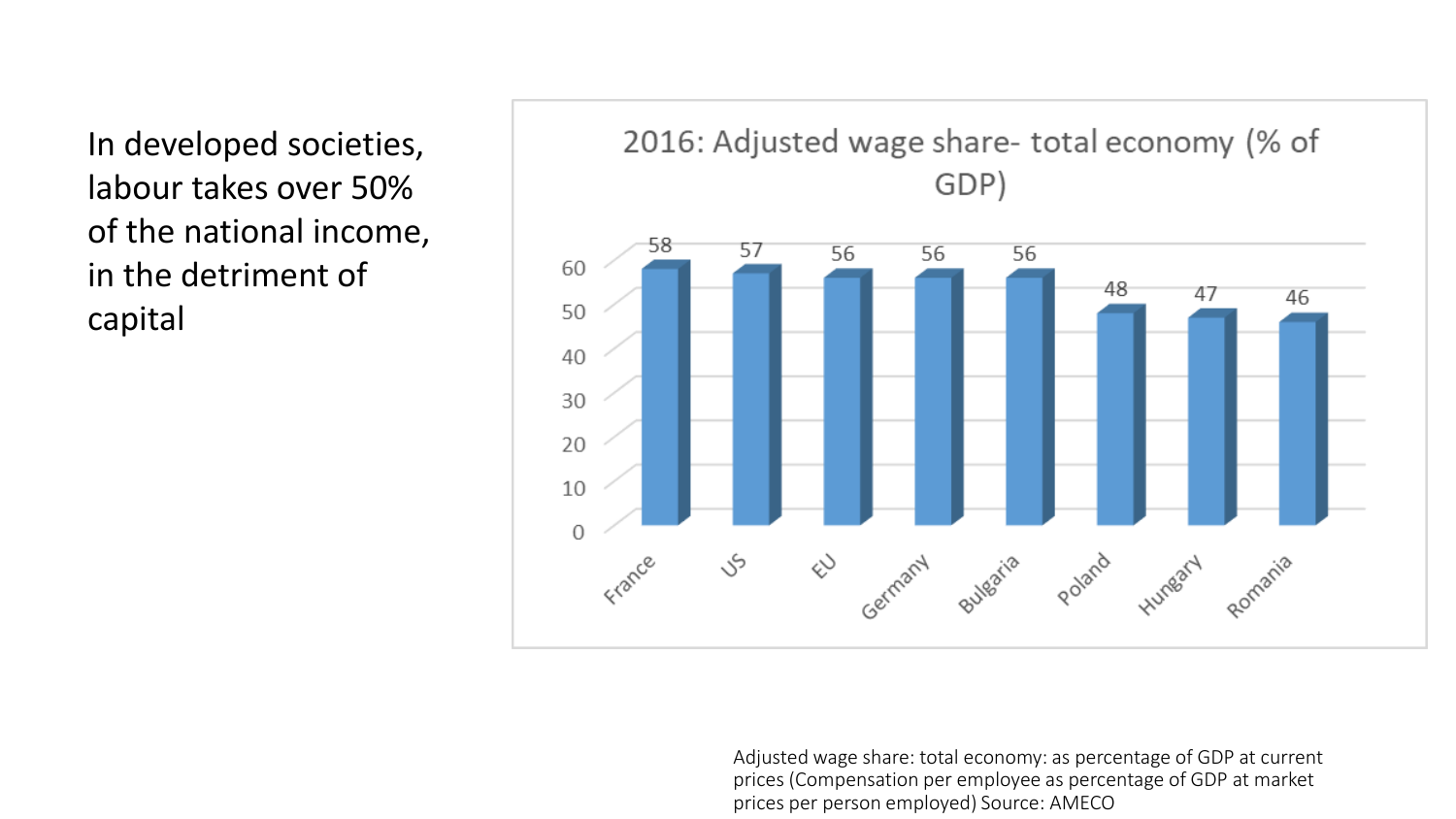- Labour share in Romania decreased constantly starting with 2001
- The cost of the economic crisis was transferred to labour
- Labour share in Romania is below EU average and below Germany (for reference)

\*Labour income share is calculated as the compensation of employees over total economy GDP multiplied by total employment

### Adjusted wage share: total economy (%GDP)



Adjusted wage share: total economy (as percentage of GDP at current prices (Compensation per employee as percentage of GDP at market prices per person employed) Source: AMECO (ALCD0)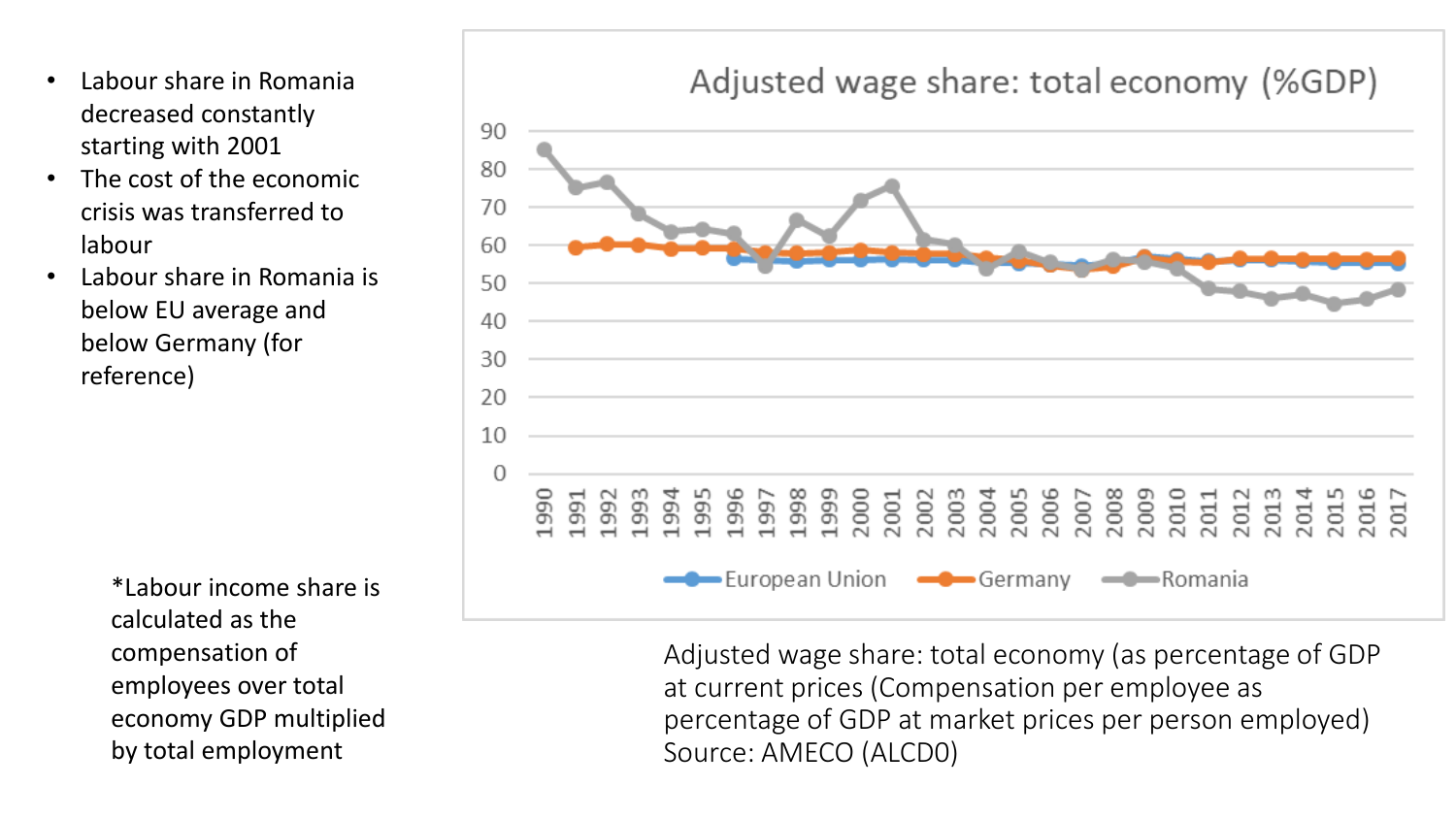### Redistribution issues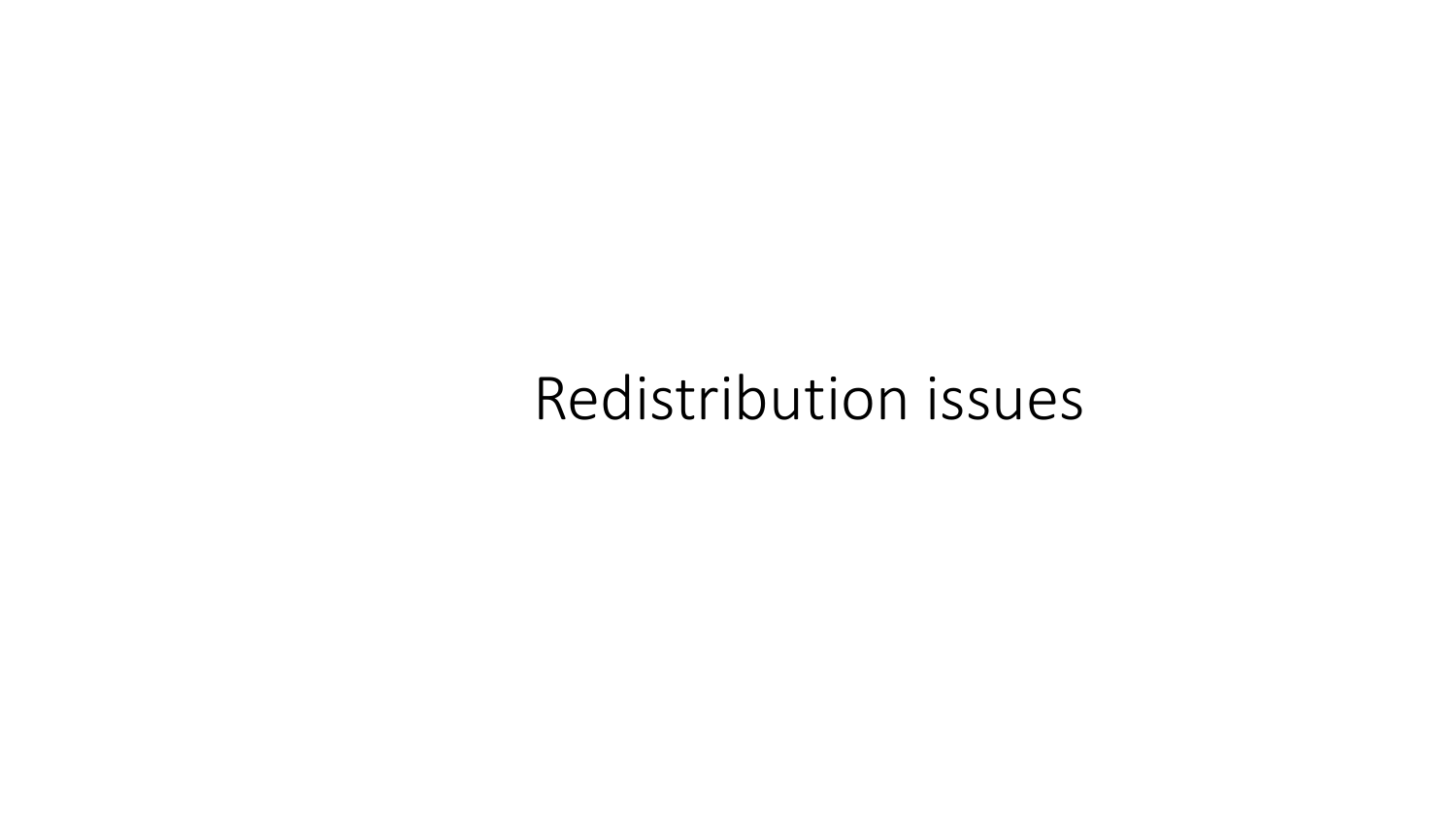- Tax revenues (the main source of government revenues) are of vital importance for the sustainability and quality of the public services
- Insufficient tax revenues lead to growing public debt
- Romania collects the smallest tax revenues in her peer group
- Romania's tax revenues are 15 pp lower than EU average



Source: Eurostat, Government revenue, expenditure and main aggregates [gov\_10a\_main], data availability: 1995-2016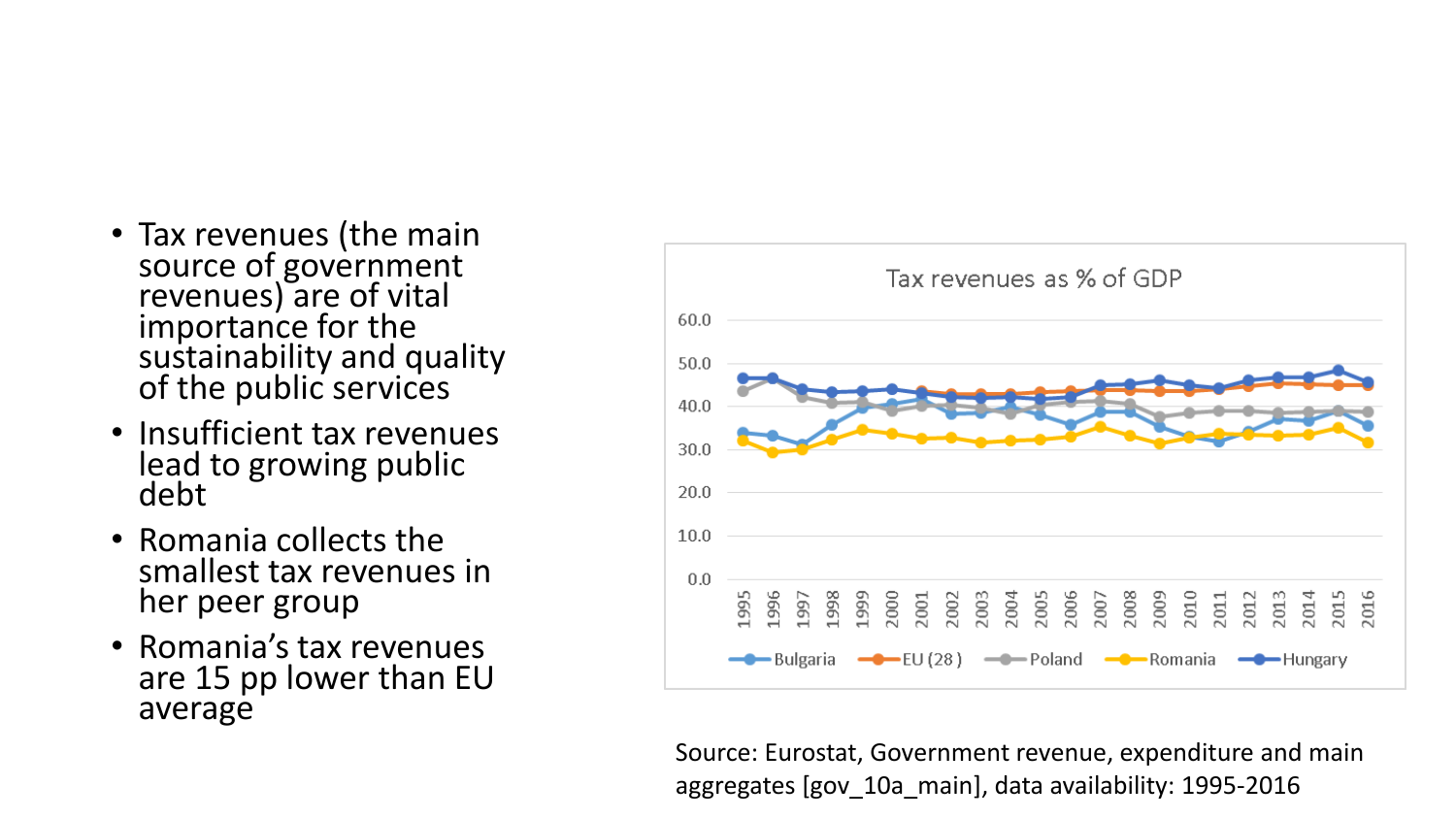- The state as the main provider of basic services and investments in vital sectors such as: health, education, infrastructure
- Via redistribution, the state has the ability to tackle inequality and to foster development
- Government expenditure in Romania is significantly lower than EU average
- Noticeable influence of the economic crisis



Source: Eurostat, Government revenue, expenditure and main aggregates [gov\_10a\_main], data availability: 1995-2016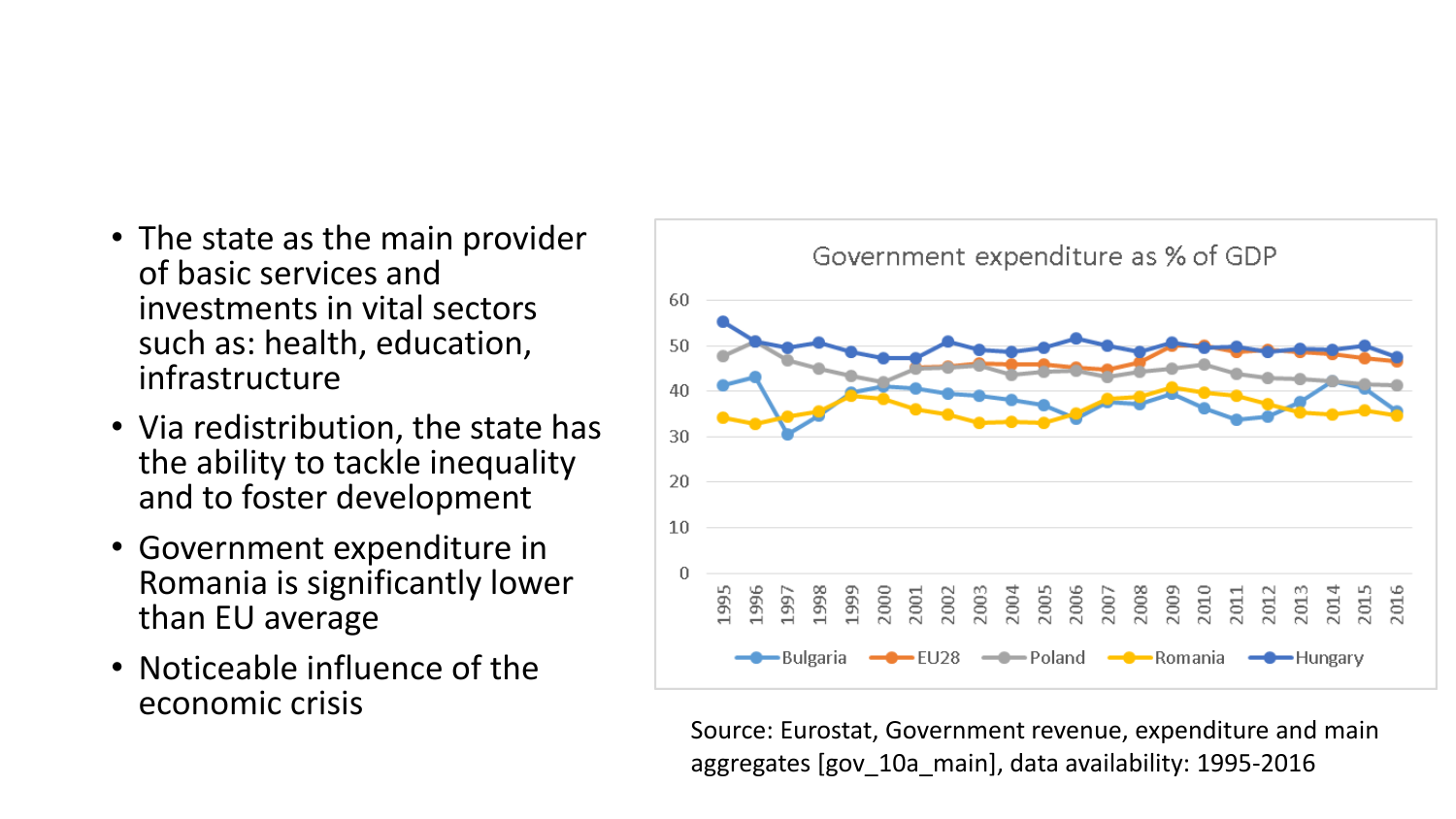## Health expenditure (%of GDP)

- In Romania, the health sector receives the least financial resources compared to EU average and the peer group
- In 2015, the Romanian government allocated ~50% less (as % of GDP)<br>than EU average



Source: Eurostat, General government expenditure by function (COFOG) [gov\_10a\_exp], Data availability: 1995- 2015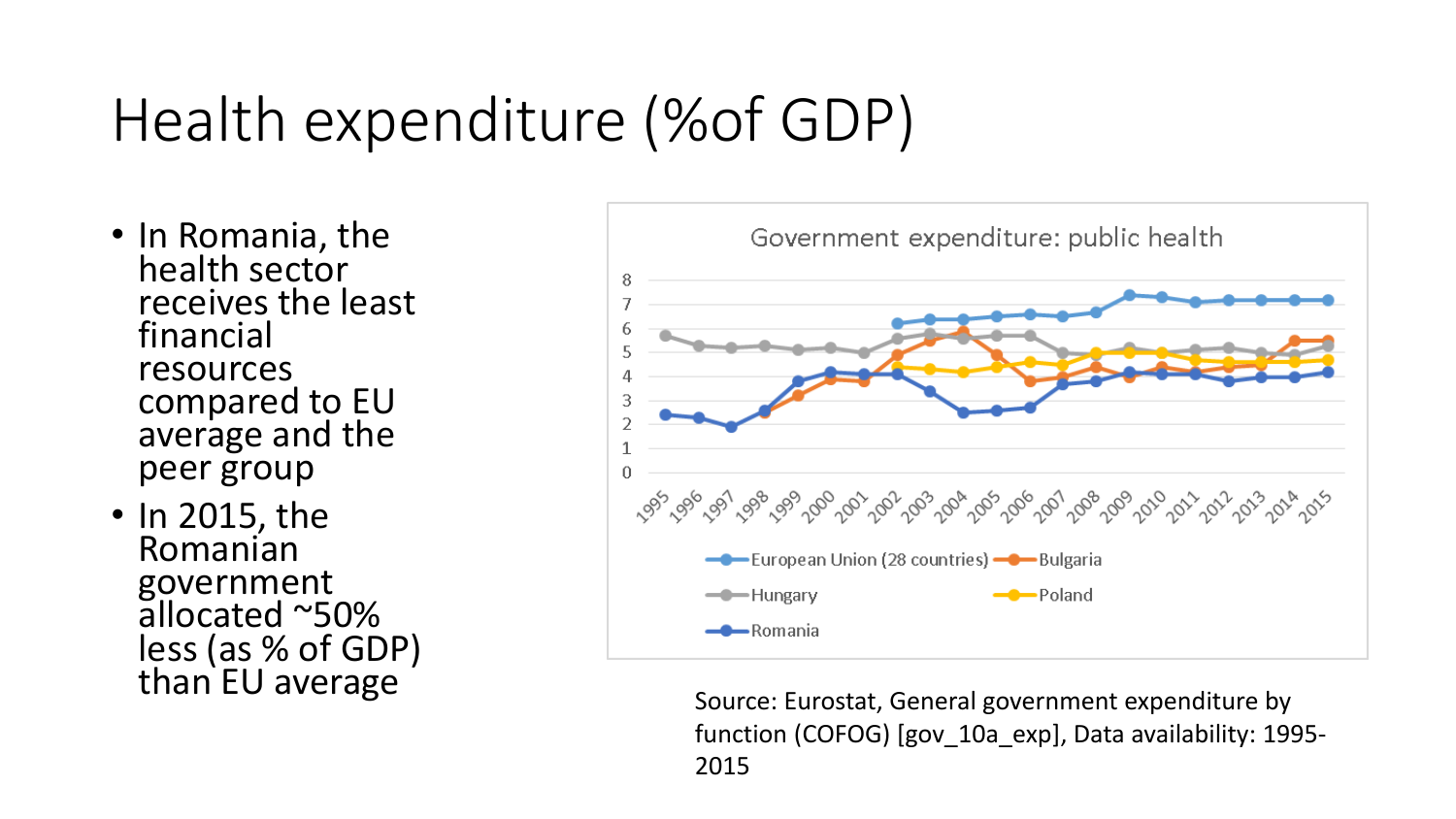### Education

- Inside the peer group, Poland and Hungary invest more than EU average in education
- By comparison, the Romanian government spending for education is significantly lower than EU average and than its peers



Source: Eurostat, General government expenditure by function (COFOG) [gov\_10a\_exp], Data availability: 1995-2015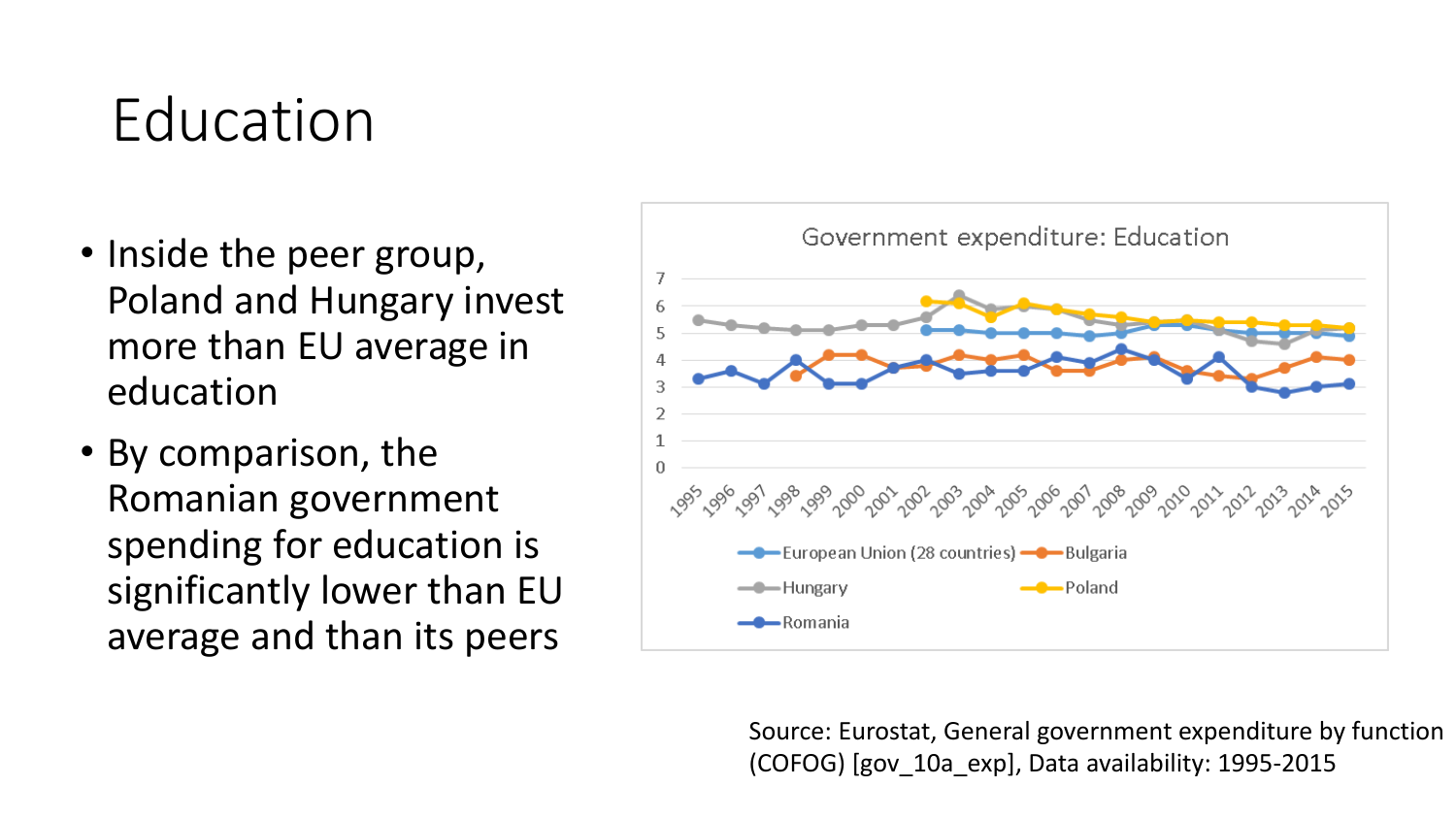### Infrastructure



Source: State of the Nation Data Aggregator (based on data collected from Eurostat), data availability: 1995-2013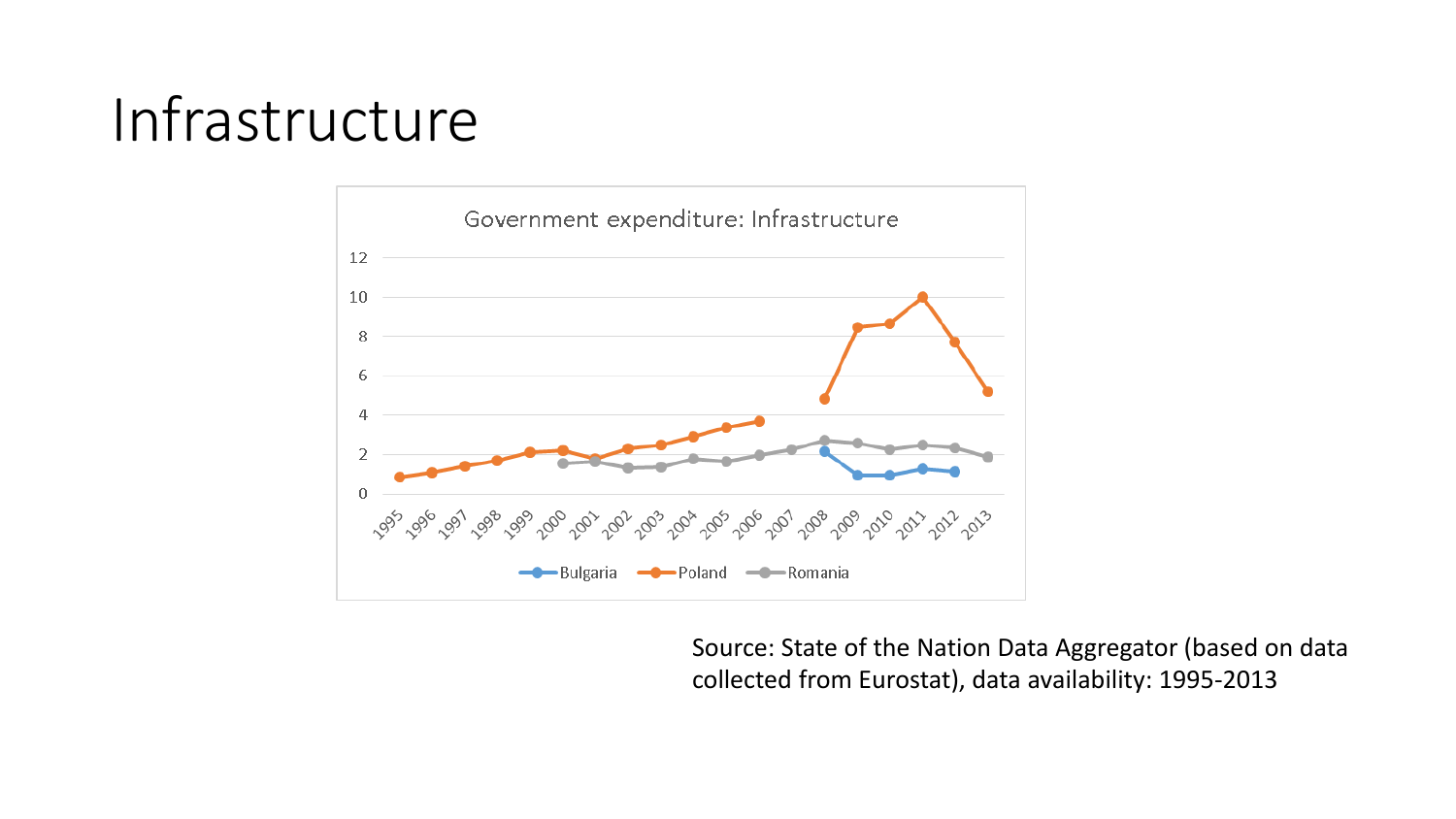### Poverty as an expression of inequality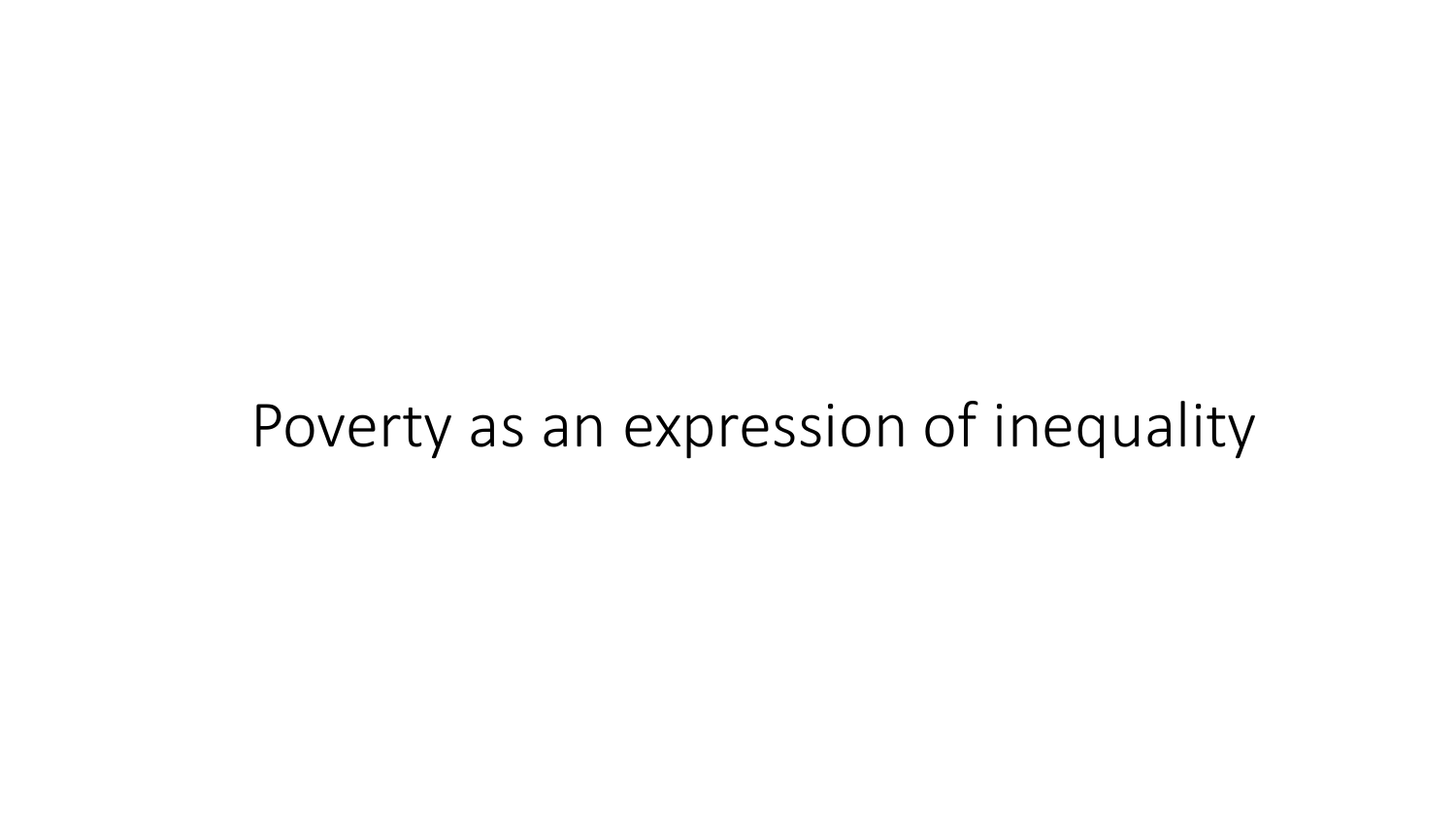### At-risk-of-poverty rate

- The indicator measures the risk of social exclusion based on precarious income of individual compared to others in their country of residence
- Romania performs badly, with a poverty rate 8 pp higher than EU average
- The poverty rate in Romania is significantly higher than in Bulgaria, Poland and Hungary Source: Eurostat, At-risk-of-poverty rate by poverty threshold, age and



sex - EU-SILC survey [ilc\_li02], data availability: 2000-2016 (cut-off point: 60% of median equivalised income after social transfers)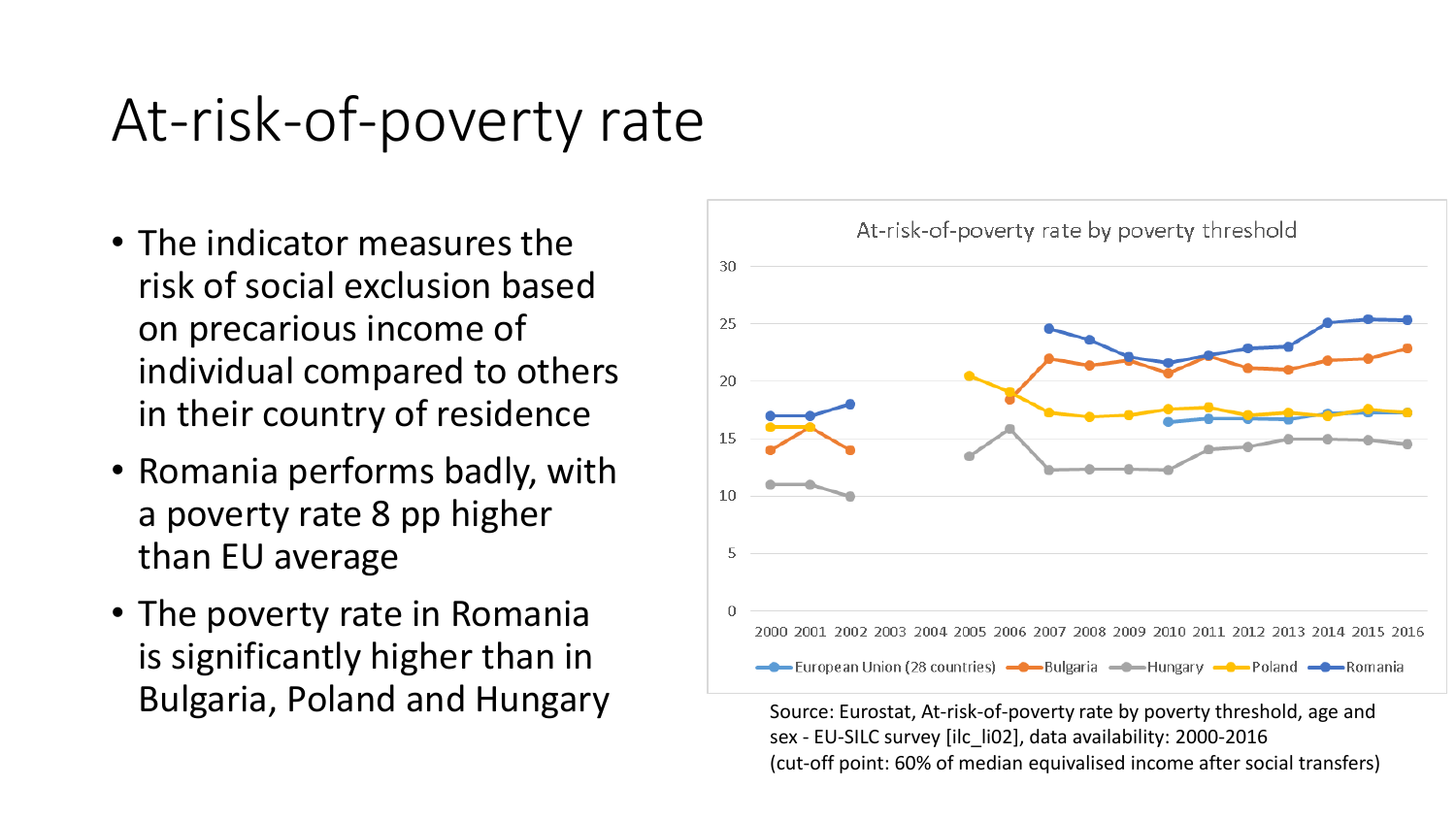## Romania's at-risk-of-poverty rate: regional differences & evolutions



Source: Eurostat, At-risk-of-poverty rate by NUTS 2 regions [ilc\_li41], data availability 2007-2016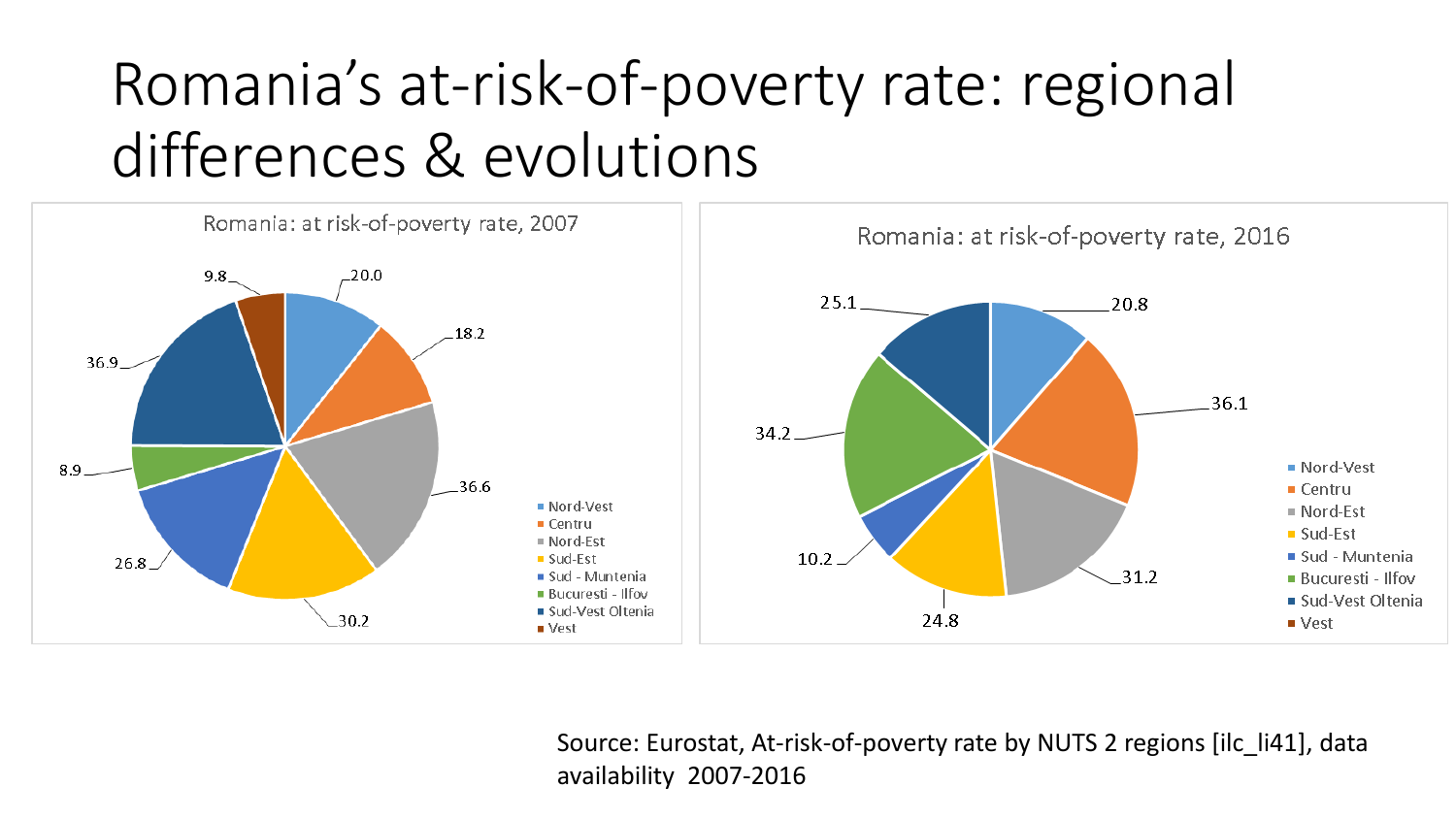### Romania At risk-of-poverty rate versus GDP

- Economic growth in Romania was not echoed by a decrease of the poverty rate
- Furthermore, the effects of the economic crisis led to an increase of the poverty rate since 2010



Source: Eurostat, At-risk-of-poverty rate by poverty threshold, age and sex - EU-SILC survey [ilc\_li02] &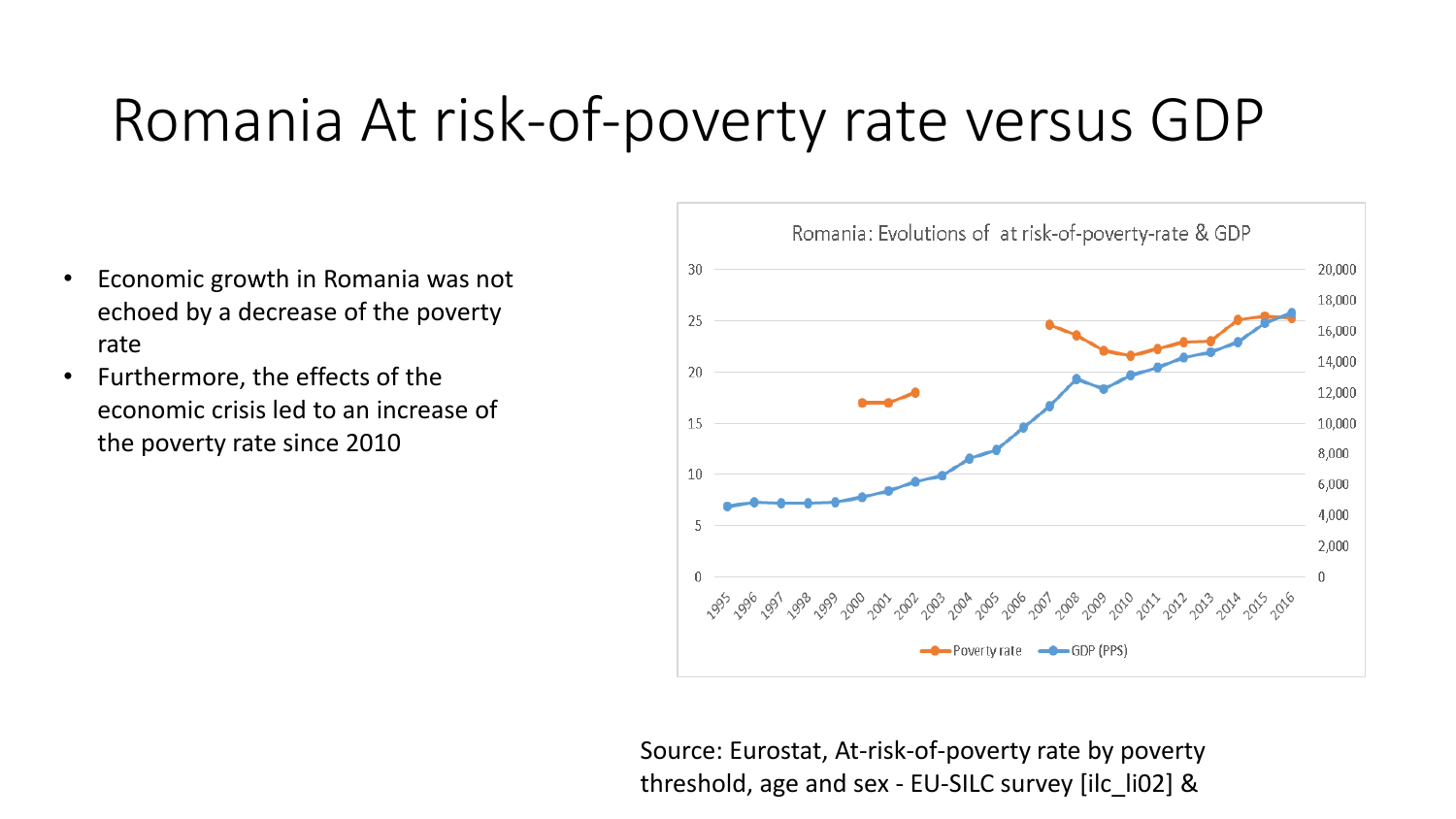### Income quintile share ratio (S80/S20 ratio)

- **income quintile groups** are computed on the basis of the total equivalised disposable income attributed to each member of the household
- **The income quintile share ratio or the S80/S20 ratio is a measure of the inequality of income distribution.** It is calculated as the ratio of total income received by the 20 % of the population with the highest income (the top quintile) to that received by the 20 % of the population with the lowest income (the bottom quintile).

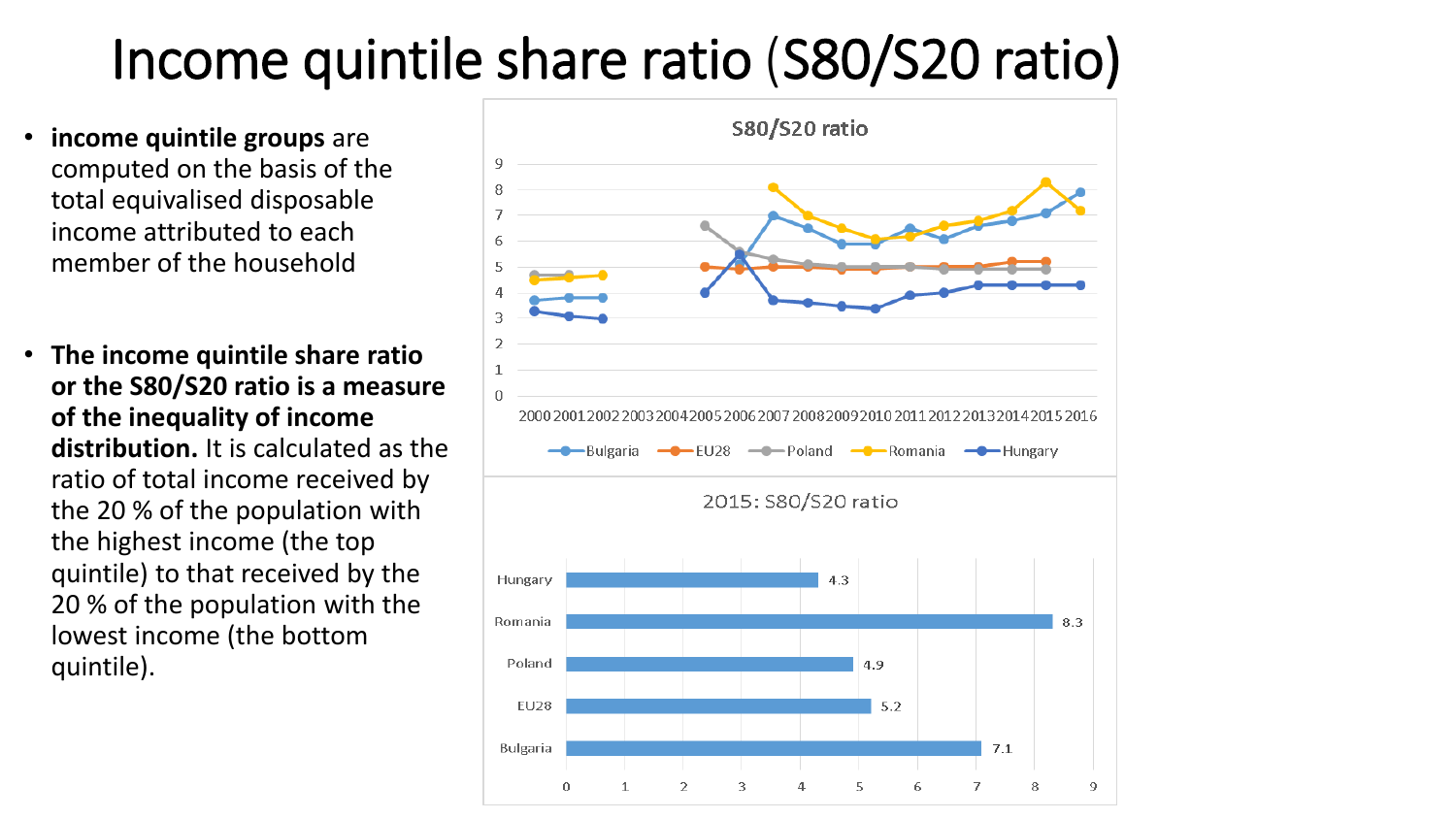### Conclusions

- economic growth is not translating into shared benefits for all, but rather rising inequality
- the greatest challenge for development: poverty and inequality (within countries and between countries)
- Reducing inequality is a question of:
	- Distribution (GDP size; labour share vs capital share)
	- Redistribution (government expenditure in strategic areas for developmenthealth, education, infrastrucuture)
	- Fighting poverty (at-risk-of-poverty rate, the income quintile share ratio etc.)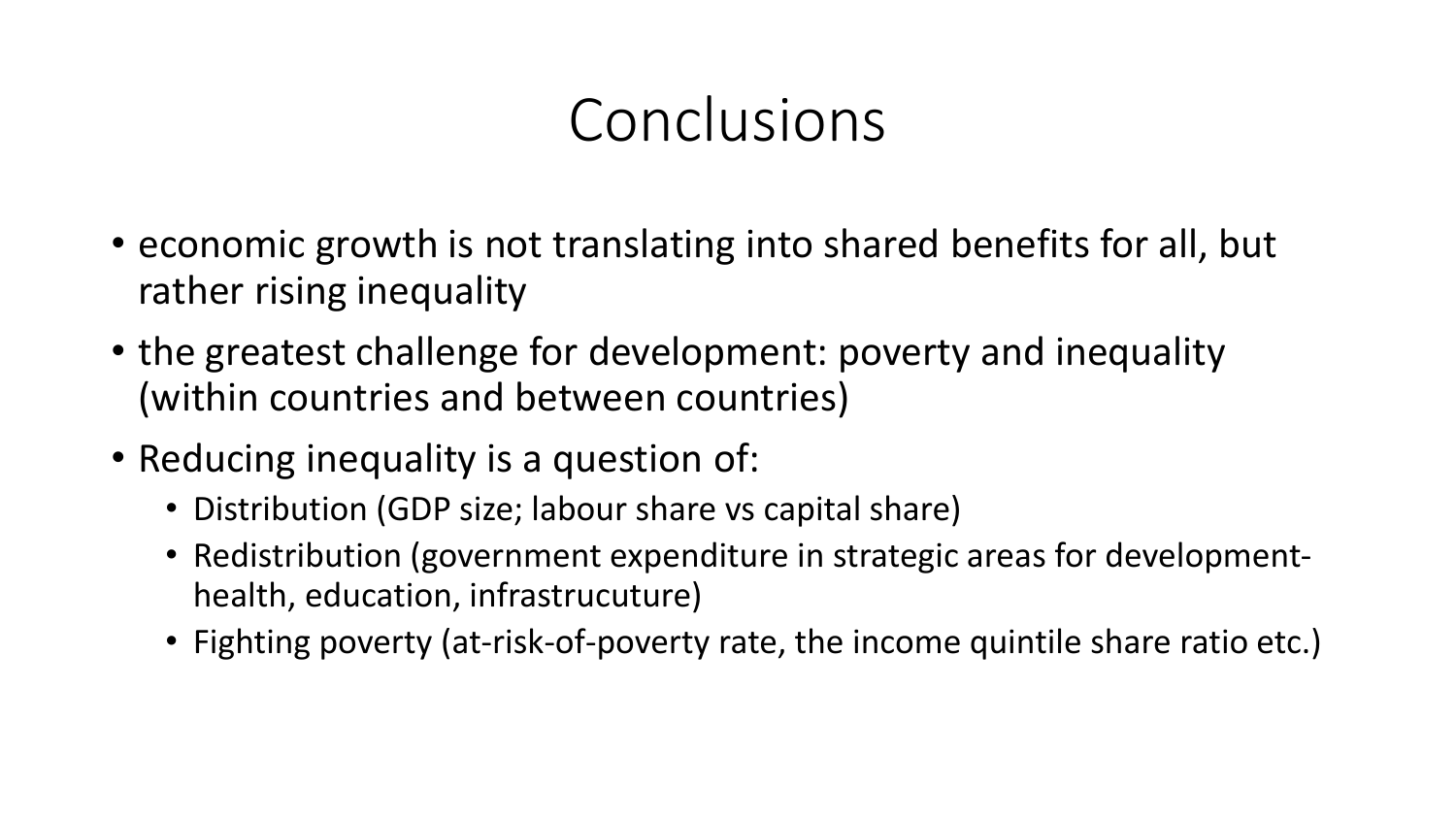### Conclusions- an agenda for Romania

- Strategic orientation towards development
- The need to increase regional cohesion
- The need to reinstate a better balance between the labour share and the capital share in the national income